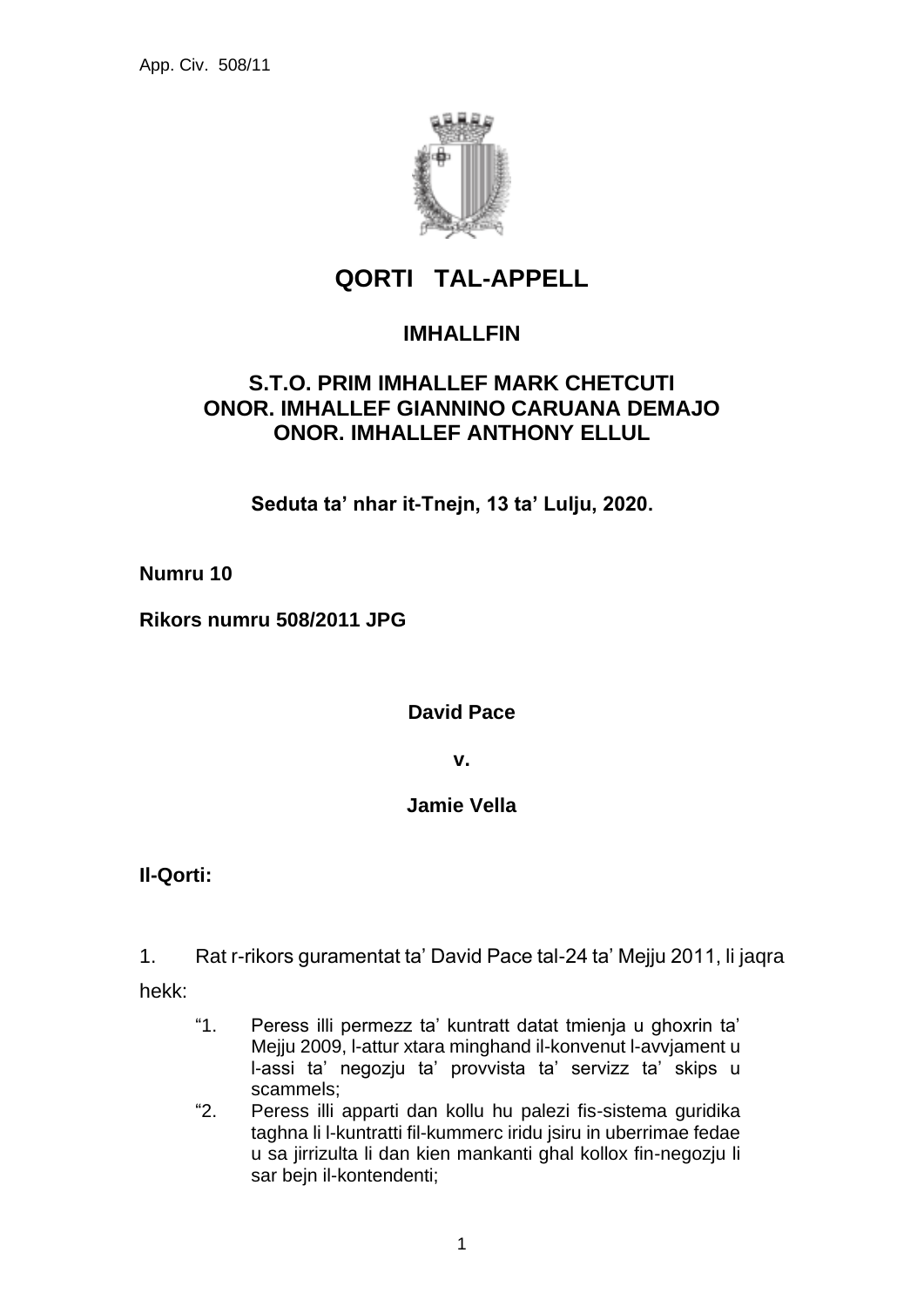- "3. Peress illi wara li sar in-negozju l-attur skopra li kien gie ngannat u dan peress li l-avvjament ma kien jiswa xejn u li l-assi konsistenti fl-iskips u t-trakkijiet ma kienux aktar idonei;
- "4. Peress illi dan kollu hu minhabba l-fatt li kollox kien outdated u dan stante li ftit wara li giet ffirmata relattiva, l-iskart ried jibda jigi separat u ghalhekk l-apparat mixtri ma kienx idoneu;
- "5. Peress illi tant hu minnu dan li l-maggoranza tax-xoghol ittiehed minn adzjendi ohra bhal dawk tal-Green Park u tal-Green MT;
- "6. Peress illi mill-provi se jirrizulta wkoll li l-konvenut kien jaf b'dan l-istat ta' fatt pero naturalment oskura malizzjozament mill-attur;
- "7. Peress illi f'paragrafu (c) il-konvenut kien iddikajara li mhemm l-ebda fatt jew cirkostanza relatata man-negozju jew ma' l-assi li ma gietx mgharrfa lill-attur:

"'There is no fact or circumstance related to the Going Concern or to the assets known or which ought reasonably to be known to the Vendor which has not been disclosed in writing to the Purchaser prior to or contemporaneously with the execution of this deed and which, if disclosed, might reasonably, have been expected to influence the decision of the Purchaser to purchase the Going Concern and the Assets at the Consideration and/or on the terms contained in this deed or at all."

- "8. Peress illi ricentament l-attur sar jaf illi l-assi li xtara permezz tal-kuntratti in kwistjoni ma jistghux jibqghu jintuzaw minhabba li issa l-iskart qieghed jigi sseparat u allura hemm bzonn apparat differenti.
- "9. Peress illi ghalkemm l-attur ma kienx jaf b'dan meta ffirma lkuntratt de quo il-konvenut kien jaf u naqas milli jgharraf lillattur kif ser jirrizulta waqt is-smigh u t-trattazzjoni ta' din ilkawza.
- "10. Peress illi ghalhekk, il-kunsens ta' l-attur kien vizzjat.

"Ghaldaqstant l-esponent jitlob bir-rispett lil din l-Onorabbli Qorti joghgobha:

- "1. Tiddikjara li meta l-kontendenti ffirmaw l-ftehim datat tmienja u ghoxrin ta' Mejju 2009, ghalkemm il-konvenut kien jaf illi l-assi ma setghux jibqghu jintuzaw, naqas milli jinforma lill-attur b'dan;
- "2. Tiddikjara konsegwentement illi l-kunsens tal-attur meta iffirma lftehim datat tmienja u ghoxrin ta' Mejju 2009 kien vizzjat;
- "3. Tirrixendi l-iskrittura datat tmienja u ghoxrin ta' Mejju 2009,"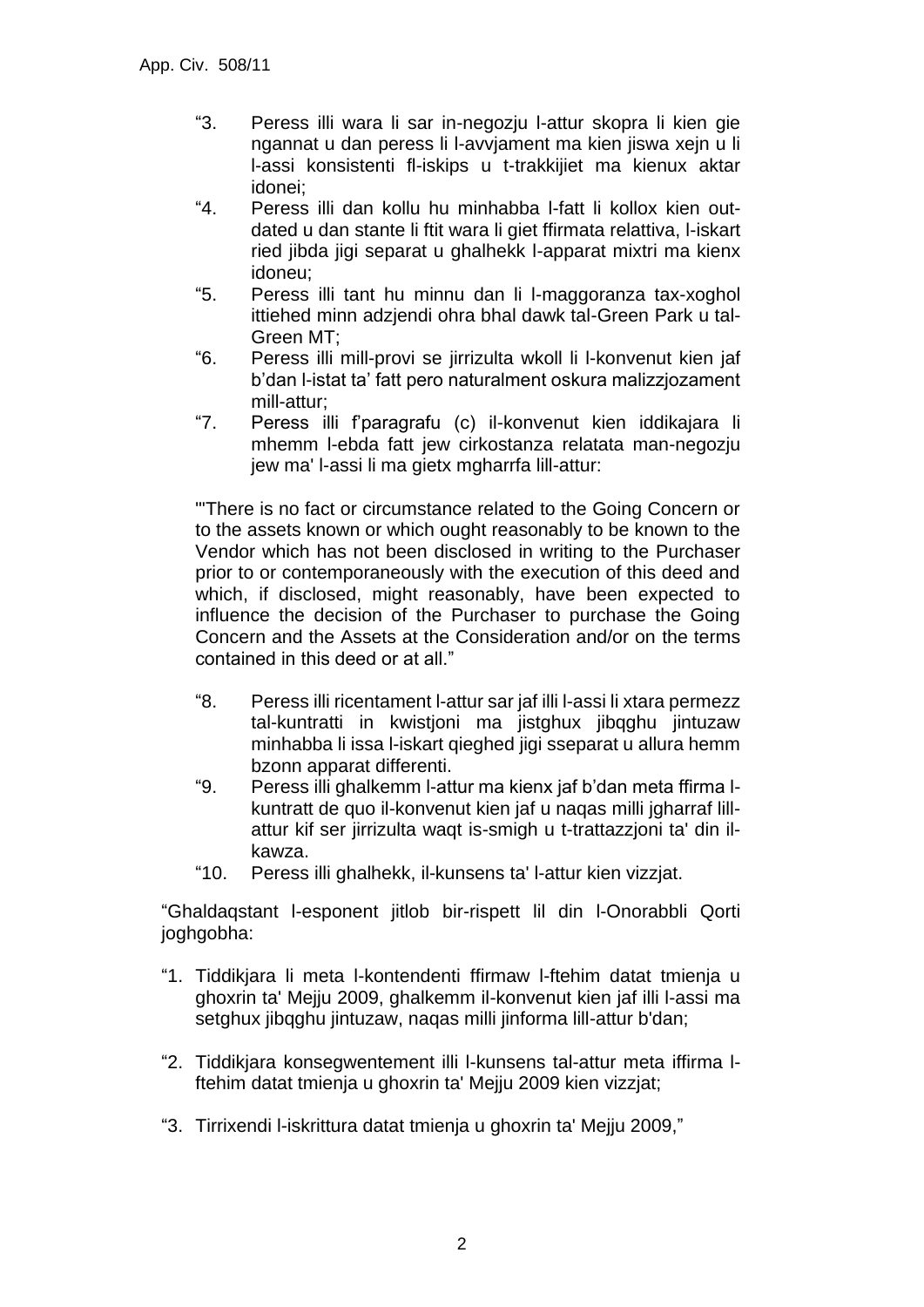### 2. Rat ir-risposta guramentata ta' Jamie Vella tas-27 ta' Settembru

2011 li taqra hekk:

- "1. Illi t-talbiet attrici huma infondati fil-fatt u fid-dritt u ghandhom jigu michuda bl-ispejjez kontra l-attur;
- "2. Illi l-attur ghandu jiddikjara liema huwa l-vizzju li qieghed jibbaza t-talbiet tieghu fuqu, stante li dan mhux dikjarat;
- "3. Illi ma jinkkonkorru ebda wiehed mill-elementi mehtiega mil-ligi sabiex il-ftehim de quo jigi rexxiz;
- "4. Illi kuntrarjament ghal dak allegat fit-tieni paragrafu tar-rikors guramentat, ma jezisti ebda obbligu ta' uberrimae fidei fil-kaz de quo, izda l-grad normali ta' buone fede li solitament huwa rikiest f kuntratti:
- "5. Illi kuntrarjament ghal dak allegat mill-attur, il-klawsola V(1) tiddisponi li:

"The Assets are being sold in their present state and condition or 'tale quale' without any warranties, express or implied, or conditions including, but not limited to, warranties as to latent defects, warranties of merchantable quality, satisfactory quality, merchantability or fitness for a particular purpose, or those arising by Law, statute, usage of trade, course dealing or otherwise. The entire risk as to the results and performance of the Going Concern and/or of the Assets is assumed by the Purchaser. In this respect, the Purchaser declares to have duly examined and inspected the Assets and to have duly and independently evaluated the commercial prospects of the Going Concern and to be satisfied with the Assets' present state and condition and the Going Concern's financial and business prospects"

"B'dan ghalhekk li b'din id-dikjarazzjoni huwa fl-ewwel lok qieghed jiddikjara li huwa spezzjona l-assi, u ghaldaqstant ma jistax illum jallega li huma skaduti, u fit-tieni lok, bid-dikjarazzjoni li huwa evalwa l-prospetti kummercjali tal-avvjament mibjugh, u li huwa kuntent bil-'Going Concern's financial and business prospects', ma jistax jghid illum li l-avvjament ma kien jiswa xejn.

"Bl-ispejjez".

3. Rat is-sentenza li tat il-Prim Awla tal-Qorti Civili fis-6 ta' Ottubu,

2014, li in forza taghha ddecidiet il-kawza fis-sens li cahdet leccezzjonijiet ta' Jamie Vella, laqghet it-talbiet ta' David Pace u rrixindiet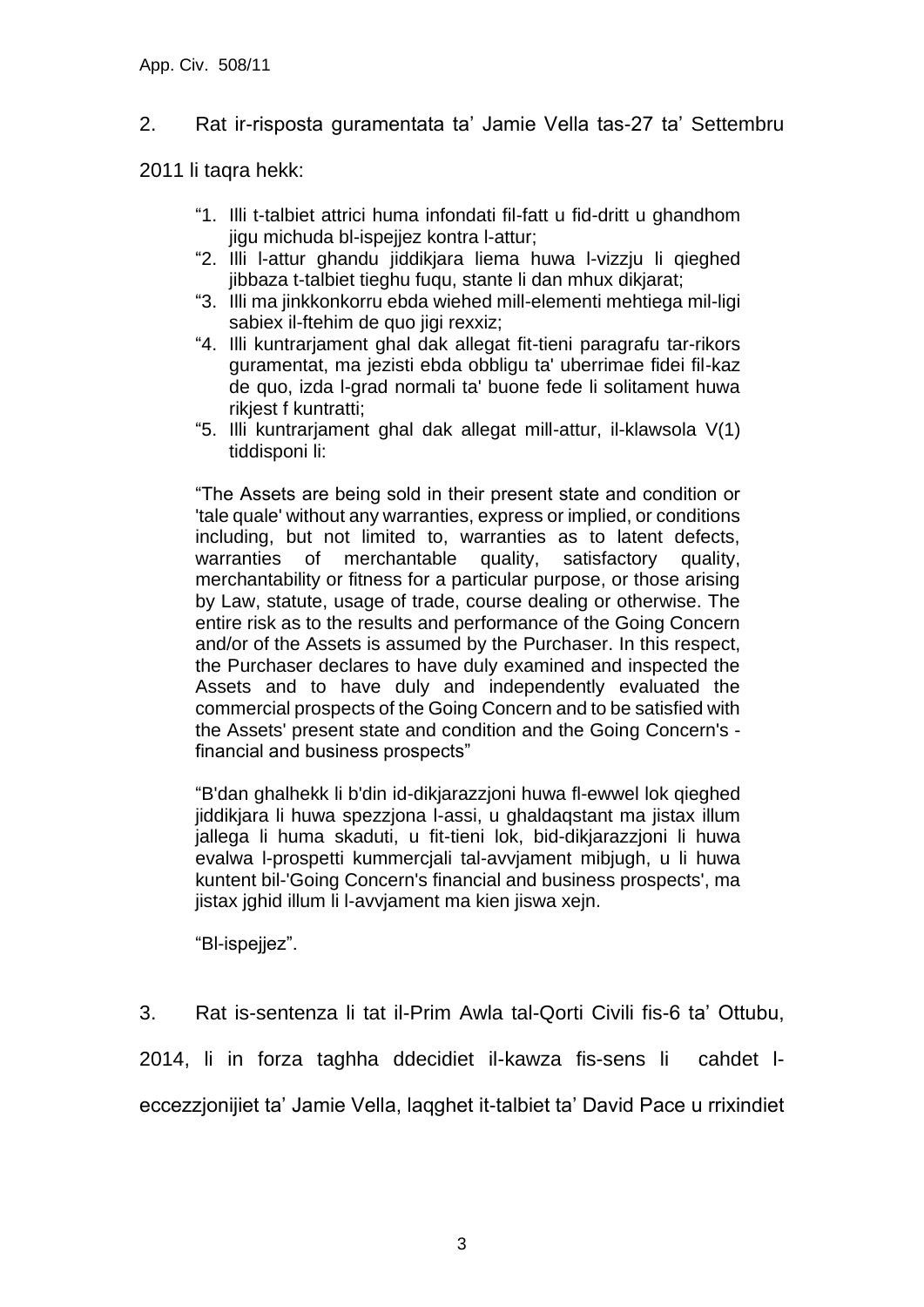l-iskrittura datata 28 ta' Mejju 2009 fl-atti tan-Nutar Joseph Smith La

Rosa, bl-ispejjez kontra l-intimat Jamie Vella.

4. Dik il-Qorti tat is-sentenza taghha wara li ghamlet is-segwenti

konsiderazzjonijiet:

"Illi mix-xhieda prodotta jirrizulta illi David Pace, permezz ta' kuntratt datat 28 ta' Mejju 2009, xtara minghand Jamie Vella lavvjament u l-assi ta' negozju ta' provvista ta' servizz ta' skips u scammels – vide fol. 15 sa 32.

"Illi Pace jallega li wara li sar in-negozju huwa skopra li kien gie ngannat u dan peress li l-avvjament ma kien jiswa xejn u li l-assi konsistenti fl-iskips u t-trakkijiet ma kienux iktar idoneji u dan minhabba l-fatt li kollox kien out-dated ghaliex ftit wara li giet iffirmata l-iskrittura de quo, l-iskart ried jibda jigi separat u ghalhekk l-apparat mixtri ma kienx idoneju.

"Illi minhabba f'hekk Pace ma setax jiehu x-xoghol jew parti mixxoghol li kien hemm f'dan is-settur u socjetajiet ohra li kellhom lappart idoneju hadu dan ix-xoghol.

"Pace allega li ma kienx jaf bit-tibdil fis-sistema meta iffirma lkuntratt de quo izda li Jamie Vella kien jaf u naqqas milli jgharraf lil Pace.

"Pace xehed illi huwa ma kien hallas xejn meta iffirma l-kuntratt ghaliex il-hlas kellu jsir xi sena wara. Pace xehed illi ghar-rigward ta' wiehed mit-trakkijiet, dan mill-ewwel ma bediex jahdem, waqt illi l-iehor wara gimgha gralu hsara fix-chassis, u meta mar ghand ilmechanic qallu illi ma kienx ekonomikament vijabli biex jissewwa. Illi ghaldaqstant huwa kellu jixtri it-trakkijiet minn barra bi prezz ta' sebghat elef ewro (€7,000). Illi di piu, rrizulta illi minkejja l-kuntratt kien jitkellem dwar tmenin skip, parti sostanzjali ta' dawn l-iskips kienu jappartjenu lil terz u cioe certu Zeppu, li gabar nofs l-iskips ghax sostna li kienu tieghu.

"Illi mill-affidavit tieghu minn fol. 41 sa 44 David Pace xehed illi huwa sar jaf bin-negozju ta' Vella ghaliex fil-bidu s-socjeta Greenlines kienet interessata li tixtri in-negozju ta' Vella. Jinghad illi dak iz-zmien David Pace kien jahdem ma' Greenlines li ghaldaqstant talbitu biex jiehu ir-ronda ta' Vella halli jaraw jekk innegozju kienx jghodd ghal-Greenlines. Greenlines fil-fatt ma kinitx intrigat sabiex tiehu ix-xoghol ta' Vella. Nelfrattemp David Pace ma baqghax jahdem ma' Greenlines u thajjar jiehu x-xoghol ta' Jamie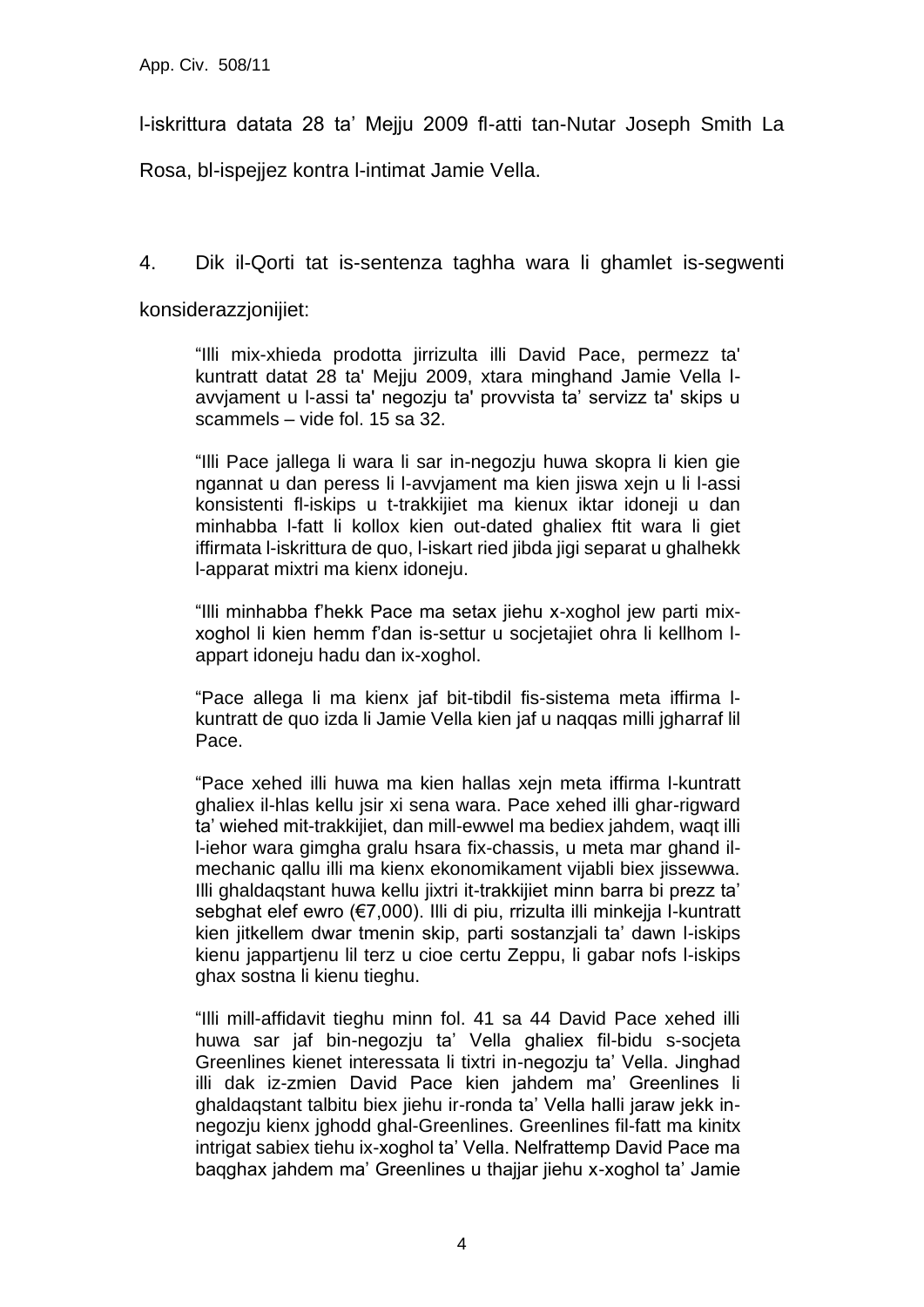Vella. David Pace xehed illi ghalkemm ipprova jakkwista loan minghand il-banek, huwa ma rnexxielu jikseb ebda facilita' bankarja. Illi sussegwentement il-partijiet ftehmu li Pace ihallas lil Vella wara sentejn, mill-qliegh li jkun ghamel mix-xoghol stess. Gie muri trakk Sedon Atkinson u trakk iehor tal-marka ERF bil-high up mieghu u Vella accertah illi jahdmu. Sar il-kuntratt quddiem in-Nutar Smith La Rosa.

"Pace xehed illi biex il-mechanic dahrlu l-Atkinson nefaq elf lira Maltin (Lm1,000). Illi di piu mal-ewwel gurnata dan waqaf. Meta informa b'dana kollu lil Vella, Vella ippropona illi jbieghlu trakk iehor tal-marka SD ghal prezz ta' elfejn lira. Pace xehed li kien daru malhajt u kien kostrett li jixtri dan it-trakk biex ikun jista' jahdem. Gara' illi anke dan it-trakk inqalghulu problemi kbar u hadem biss ghal madwar xahar, ghaliex kellu ix-chassis iwweldjat u dan ix-chassis inkiser. Nelfrattemp is-Sindku tal-Mellieha beda jilmenta ma Pace illi ma riedux jahdem ir-rotta b'dawk it-trakkijiet li kien bieghlu Vella ghaliex kienu jdahhnu u jwaqqghu iz-zibel. Illi di piu' parti kbira milliskips kienu ittimbrati bil-marka NC u Zeppu beda jigbor dawn liskips hekk immarkati u informa lil Pace illi Vella kien seraqomlu. Minkejja illi Pace kien informa b'dana kollu lil Vella, Vella kien jghidluli ma setgha jaghmel xejn.

"Mix-xhieda ta' Stefan Fenech, Direttur tal-Paradise Bay Hotel a fol. 54 et seq. irrizulta illi David Pace beda jiehu hsieb l-iskart mill-1 ta' Gunju 2009 sal-31 ta' Ottubru 2010, f'liema data informahom li ma setghax ikompli.

"Joseph Deguara a fol. 58 et seq. Direttur tal-Panorama Hotel Mellieha, ikkonferma xhieda tax-xhud precedenti, izda qal illi Pace ma baghax jaghti s-servizz tal-gbir tal-iskart. Deguara sostna li dan is-servizz ma kienx tajjeb – vide fol. 59.

"Minn naha l-ohra Jamie Vella xehed (a fol. 40 sa 42 tal-atti 636/2011), illi huwa kien ilu fin-negozju tal-iskips u l-iskammels ghal madwar ghaxar snin u xtaq illi jieqaf, "l-ghaliex ma riedx illi jahdem iktar bil-lejl."

"Pace, li kien jahdem ma' Greenlines kien ghamel bejn erbgha u hames gimghat idur ir-ronda mieghu sabiex jidra r-rotta. Vella ikkonferma illi Pace ma kisibx facilita bankarja u ghalhekk hu (Vella) accetta illi l-pagamenti jibdew isiru wara sentejn. Vella xehed illi huwa ghadda l-lista tal-klijenti tieghu lil Pace u laqqaghom mieghu. Ikkonferma ukoll illi huwa inghata hames cekkijiet ta' hames mija u disghin ewro (€590) minghand Pace, izda ssarfu biss l-ewwel tnejn. Dawn ic-cekkijiet jirreferu ghall-oggetti ohra illi kien biegh lil Pace wara li kien sar il-kuntratt, u jinkludu apparat tal-welding u power wash. Vella xehed illi insegwitu tal-kuntratt, dahhlet is-sistema tasseparazzjoni tal-iskart li kienet ilha imsemmija illi sejra tidhol: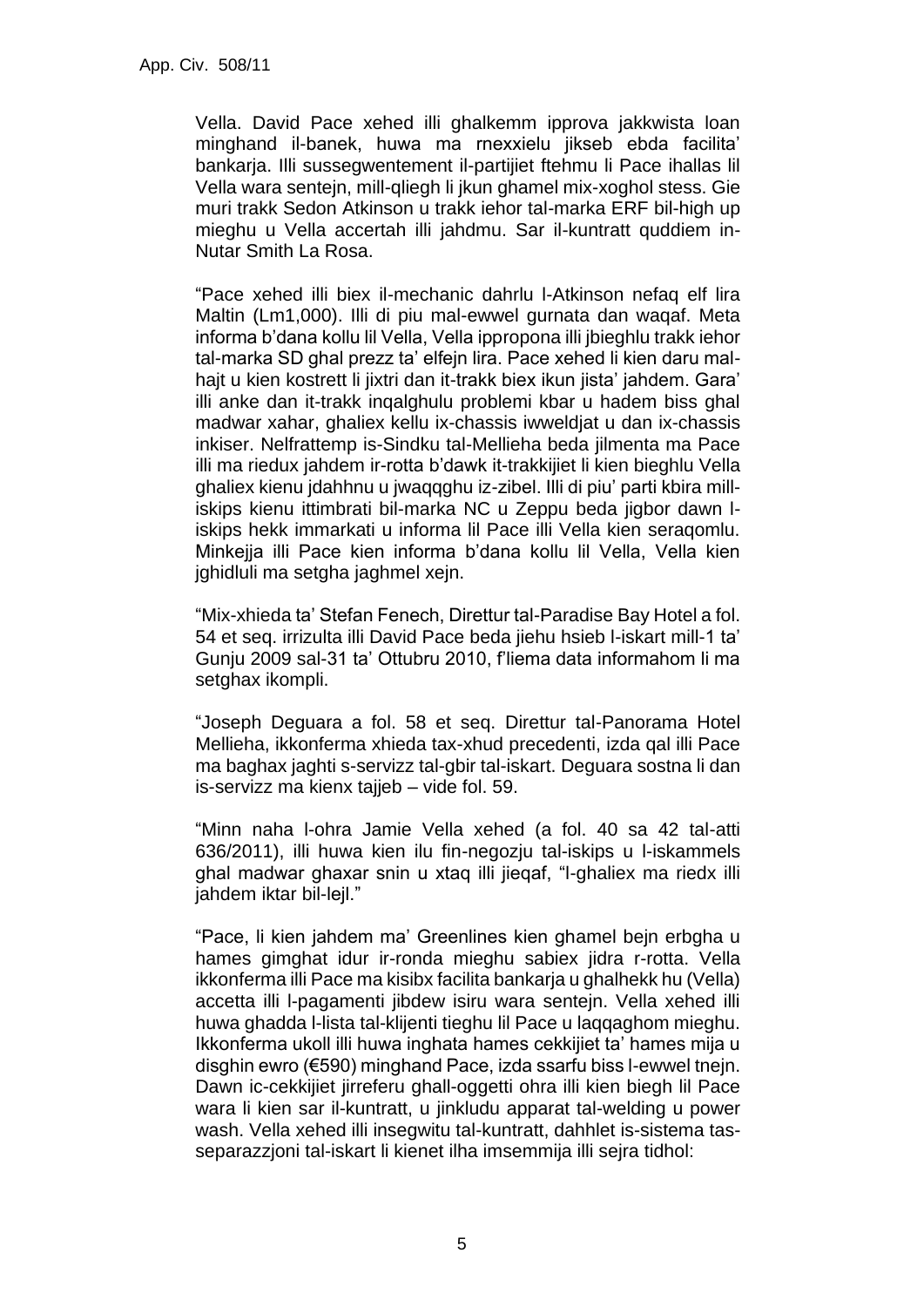"... lil David ma qaghdx nghidlu xejn fir-rigward ta' dan, (il-bdil fissistema tal-gbir tal-iskart) ma kontx naf meta ser tidhol din issistema. Din is-sistema kienet tfisser li trid thalli tlett skips ghand ilklijent." (Ibid.)

"Vella xehed li huwa kien dejjem uza l-istess apparat li biegh lil David u qatt ma kellu problemi. Vella xehed illi huwa kellu lista ta' klijenti cioe' lukandi u ristoranti kollha fl-inhawi tal-Mellieha u kien jarmi l-iskart il-Maghtab. Vella xehed illi Pace sahansitra kien halla skips warajh fil-Paradise Bay Hotels, beda jitraskura u ma bediex jigbor l-iskart ta' kuljum.

"Vella, in kontro ezami, ma setghax jghid meta dahlet is-sistema tar-reciklagg, izda jghid li zgur li kien ghadda xahar mid-data taliffirmar tal-kuntratt.

"Vella xehed li din is-sistema ta' reciklagg kienet tinvolvi hlas ghal kull operazzjoni li ssir: "Jekk inti ha tmur tigbor separatament, ser tithallas separatament," izda li kienet tirrikjedi izjed skips. A fol. 71, Vella innega li l-iskips illi biegh lil Pace kienu ta' terzi.

#### "Ikkonsidrat:

"Illi l-attur f'din il-kawza talab sabiex din il-Qorti: tiddikjara li meta ilkontendenti ffirmaw l-ftehim datat tmienja u ghoxin ta' Mejju 2009, minkejja li l-konvenut kien jaf illi l-assi ma setghux jibqghu jintuzaw, naqas milli jinforma lill-attur b'dan: in oltre, tiddikjara konsegwentement illi l-kunsens tal-attur meta ffirma l-ftehim datat tmienja u ghoxrin ta' Mejju 2009 kien vizzjat u konsegwentement tirrexxindi l-iskrittura datat tmienja u ghoxrin ta' Mejju 2009.

"Illi ghal dawn it-talbiet l-konvenut f'din il-kawza ppresentat varji eccezzjonijiet. Il-Qorti taghmel accenn ukoll ghal-fatt illi l-konvenut ippresenta wkoll rikors guramentat fejn talab li David Pace jigi kkundannat ihallas is-somma ta' €41,770 rappresentanti din issomma debiti varji skont l-iskrittura tat-28 ta' Mejju 2009.

"Illi ghalhekk din il-kawza instemghet kontestwalment ma' kawza ohra li hemm fl-ismijiet inversi (Citaz. Nru 636/11JPG).

"Illi ghalhekk il-kawzi Nru. 636/11JPG u Nru. 508/11JPG instemghu kontestwalment u din il-Qorti tqis illi l-ewwel materja li kellha tigi ezaminata u deciza kienet jekk il-kunsens ta' Pace kienx ivvizzjat meta ffirma l-iskrittura tat-28 ta' Mejju 2009 li permezz taghha xtara l-avvjament u trakkijiet ta' gbir ta' skart minghand il-konvenut. Dan ghaliex din il-materja hija l-qofol tal-eccezzjonijiet odjerni u tattalbiet fil-kawza Citaz. Nru. 636/11JPG.

"Ikkonsidrat: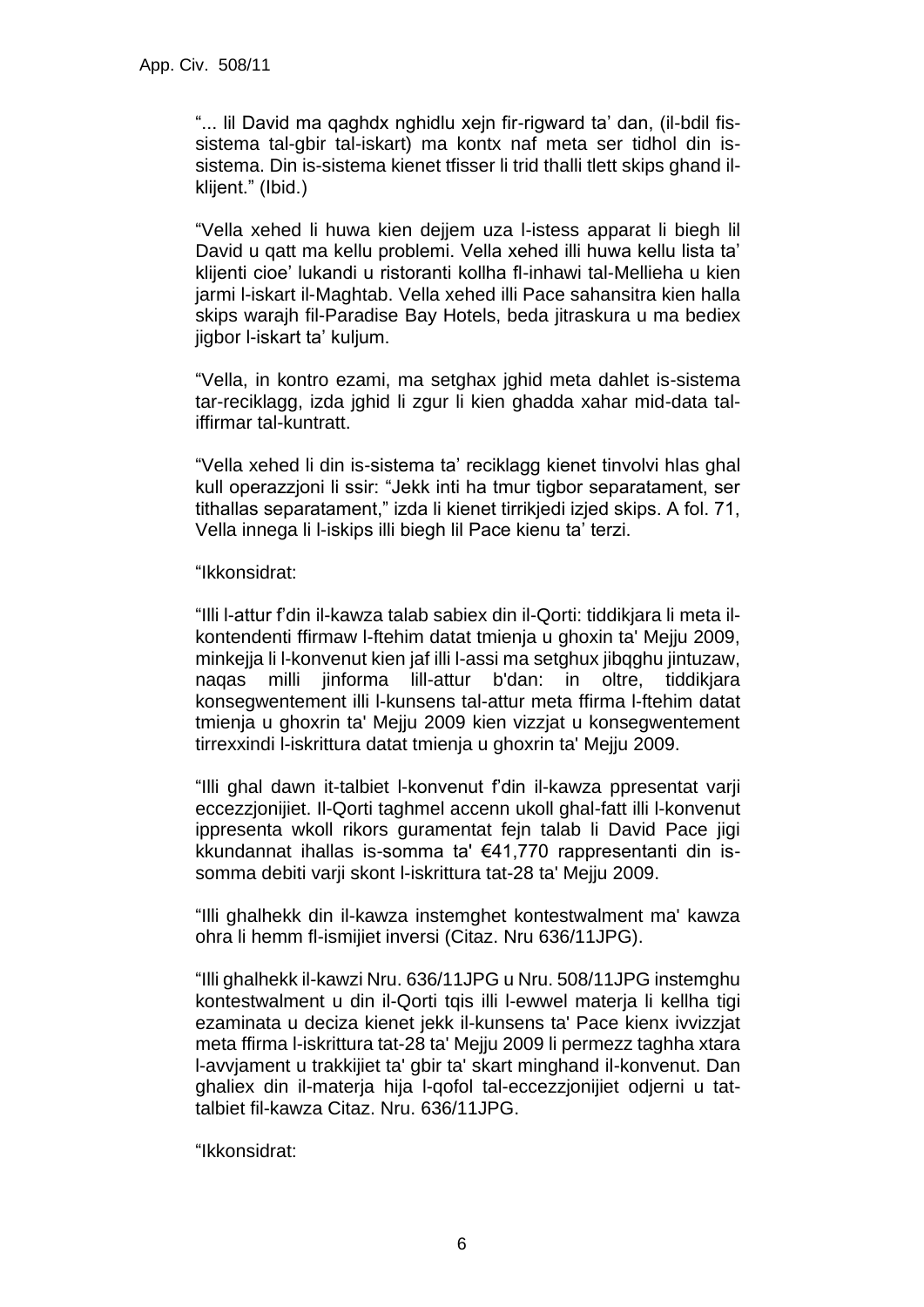"Illi dwar il-kuncett ta' buona fede fil-kuntratti, l-awtur ewlieni Alberto Trabucchi fil-ktieb tieghu Istituzioni di Diritto Civile, jirritieni (Vide Para. 281):

> 'Se crediamo, come dobbiamo credere, nel progressivo riconoscimento del valori sociali, la buona fede nel diritto moderno deve affermarsi come regola aurea del rapporto obbligatorio.'

"Dan l-awtur kien tal-opinjoni li fl-obbligazzjonijiet in generali u ghalhekk anke dwar il-kuntratti, kien essenzjali li dawn jigu regolati mill-buona fede, li huwa element baziku u fondamentali ghallkuntratti.

"Fil-fatt dan l-awtur jiddeskrivi l-artikolu 1175 tal-Kodici Civili Taljan, u cioe l-artikolu dwar il-boni fidi fil-kuntratti bhala l-pulmun tad-dritt posittiv: 'il debitore e il creditore devono comportarsi secondo le regole della correttezza, in relazione alle esigenze del mercato e ai principi di solidarieta umana e sociale.'

"Dan l-awtur ikompli jaghti ezempji tal-obbligu tal-buona fede:

'Obbligo di correttezza e dovere di buona fede rispondono a uno stesso criterio. E ne troviamo numerose, significative, espressioni in molte norme del Codice. La buona fede e`richiesta nel contegno delle parti durante le trattative (art. 1337; V. § 70); la buona fede e richiesta nell'interpretazione (art. 1366; v. § 77) e nell'esecuzione del contratto (art. 1375; v. § 75). Anche l'interessante disposizione dell'art. 1338 si deve considerare nello stesso spirito; non c'e` pui solo il fair play, ma la solidarieta` sociale impone perfino l'obbligo di mettere sull'avviso la controparte circa le possibili cause di invalidita del contratto che si vuele concludere. La violazione della correttezza nella vita economica è prevista come un caso, da perseguire, di concorrenza sleale' (art. 2598, n. 3) (2).

"Illi d-dmir tal-korrettezza u buona fede jehtieg kollaborazzjoni minima li ghandha tifforma parti ta' kull sistema legali moderna. Din is-solidarjetà hekk stabbilit hija mahsuba biex tnaqqas l-element egoistiku fil-formulazzjoni tal-kuntratti jew obbligazzjonijiet in generali. Dawn il-principji ghandhom ikunu fundamentali firrelazzjonijiet legali tant li jrid inkun hemm l-aspettattiva li kull kontraendi qed jigi ttrattat skond dawn l-istandards ta' onestà u lgustizzja.

"Illi xi uhud mill-elementi ta' dan il-principju huma imposti anke fissistema guridika taghna. L-Artikolu 993 tal-Kodici Civili jiddisponi li l-kuntratti ghandhom jigu esegwiti bil-bona fidi. Din ir-regola ma tirrigwardax biss l-mument tal-esekuzzjoni tal-kuntratt izda il-kejl japplika wkoll fl-istadju anterjuri ghall-formazzjoni tal-kuntratt. Infatti fil-kawza Baldacchino vs Ic-Chairman tal-Korporazzjoni Enemalta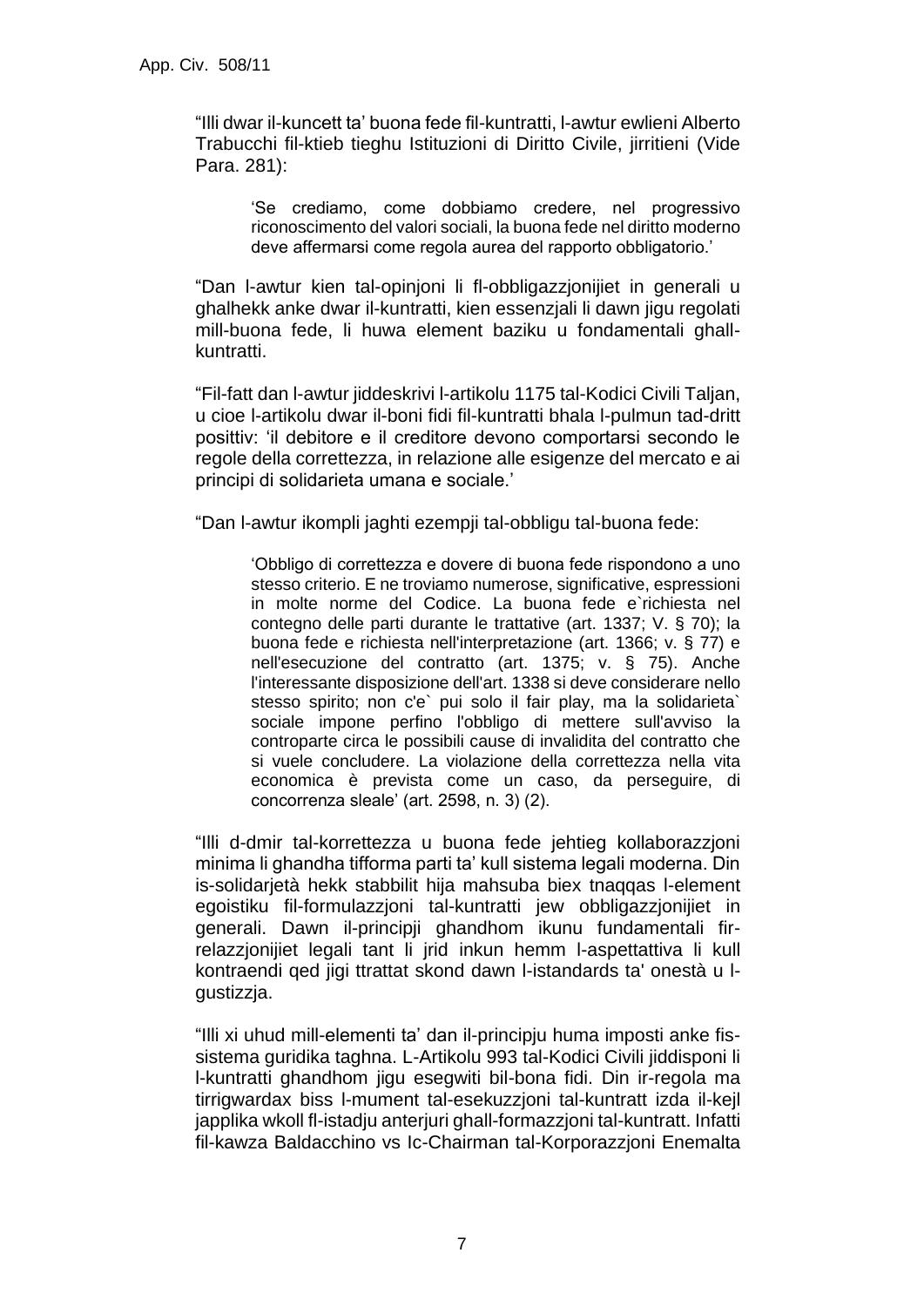et, deciza mill-Prim Awla tal-Qorti Civili fil-11 ta' Ottubru, 2006, intqal a propositu:

'Innegabilment, il-metru ta' dik il-bona fide li jippreciza l-Artikolu 993 tal-Kodici Civili, u li bih jitkejjel l-ezekuzzjoni tal-kuntratti in generali, ghandu jkollu, b'adozzjoni, post xieraq anke fl-istadji anterjuri ghall-konkluzjoni tal-kuntratt. Hekk bil-metru ta' dan listess principju, l-parti li tghid li ssubiet dannu tista' ggib 'l quddiem, prova ta' mgieba soggettiva ta' malafede fil-kontroparti jew anke prova ta' kondotta merament kolpuza fejn dik ilkontroparti tkun, bla motiv gust, naqset b'tali mod li twassal biex teludi l-aspettattivi tal-offerent fejn dan ikun ippresta fidi, bl-offerta tieghu, fuq il-konkluzjoni tal-kuntratti.'

"Di piu fil-kawza fl-ismijiet George Vella et vs Sammut Concrete Supplies Ltd. (Deciza mill-Prim Awla fid-19 ta' Novembru, 2013 (Citazzjoni Numru. 2022/2000/1), il-Qorti irriteniet li l-regola talbuona fede tapplika mhux biss ghal dak li jinghad fil-kuntratt, izda wkoll ghall-konsegwenzi kollha li ggib maghha tali obbligazzjoni.

"Illi b'hekk huwa car li l-buona fede, fil-kuntest tas-sistema guridika Taljana, hija simili ghall-kuntest tas-sistema taghna. Tali principji imposti mill-artikoli tal-ligi u mill-gurisprudenza jikkorrispondu ghaddmir li wiehed jagixxi minghajr ma jippregudika l-interessi ta' haddiehor barra mill-limiti tal-protezzjoni legittima taghhom stess.

"Illi l-Qorti hija tal-fehma li l-kuncett tal-uberrimae fidae huwa kuncett li japplika biss f'kazijiet specifici bhala kuntratti talassigurazzjoni izda mhux f'kull kuntratt ta' natura purament kummercjali. Il-Qorti ghalhekk fl-isfond tal-kuncett ta' buona fede hawn fuq deskritt, bl-elementi indikati, sejra tezamina jekk fil-fatt lbuona fede da parti tal-konvenut kienitx nieqsa meta gie iffirmat ilkuntratt bejn il-partijiet.

"Illi in oltre, l-Qorti trid tara jekk jissusistux l-elementi tal-artikolu 974 tal-Kodici Civili jipprovdi li:

"Jekk il-kunsens ikun gie moghti bi zball, jew mehud bi vjolenza, jew b'eghmil doluz, ma jkunx jiswa".

"In partikolari f'din il-kawza qed jigi allegat li kien hemm qerq ossia eghmil doluz da parti tal-konvenut. L-Artikolu 981 jghid: (1) Leghmil doluz huwa motiv ta' nullita tal-ftehim, meta l-inganni maghmulin minn wahda mill-partijiet ikunu tali illi minghajrhom ilparti l-ohra ma kienitx tikkuntratta. (2) L-eghmil doluz ma jistax ikun prezunt, imma ghandu jigi ppruvat.

"Fil-kawza Angela Galea et vs Grazio u Mary Lourdes konjugi Borg (deciza fil-11 ta' Lulju, 2008 mill- Qorti Tal-Magistrati (Ghawdex) Gurisdizzjoni Superjuri) il-Qorti qalet: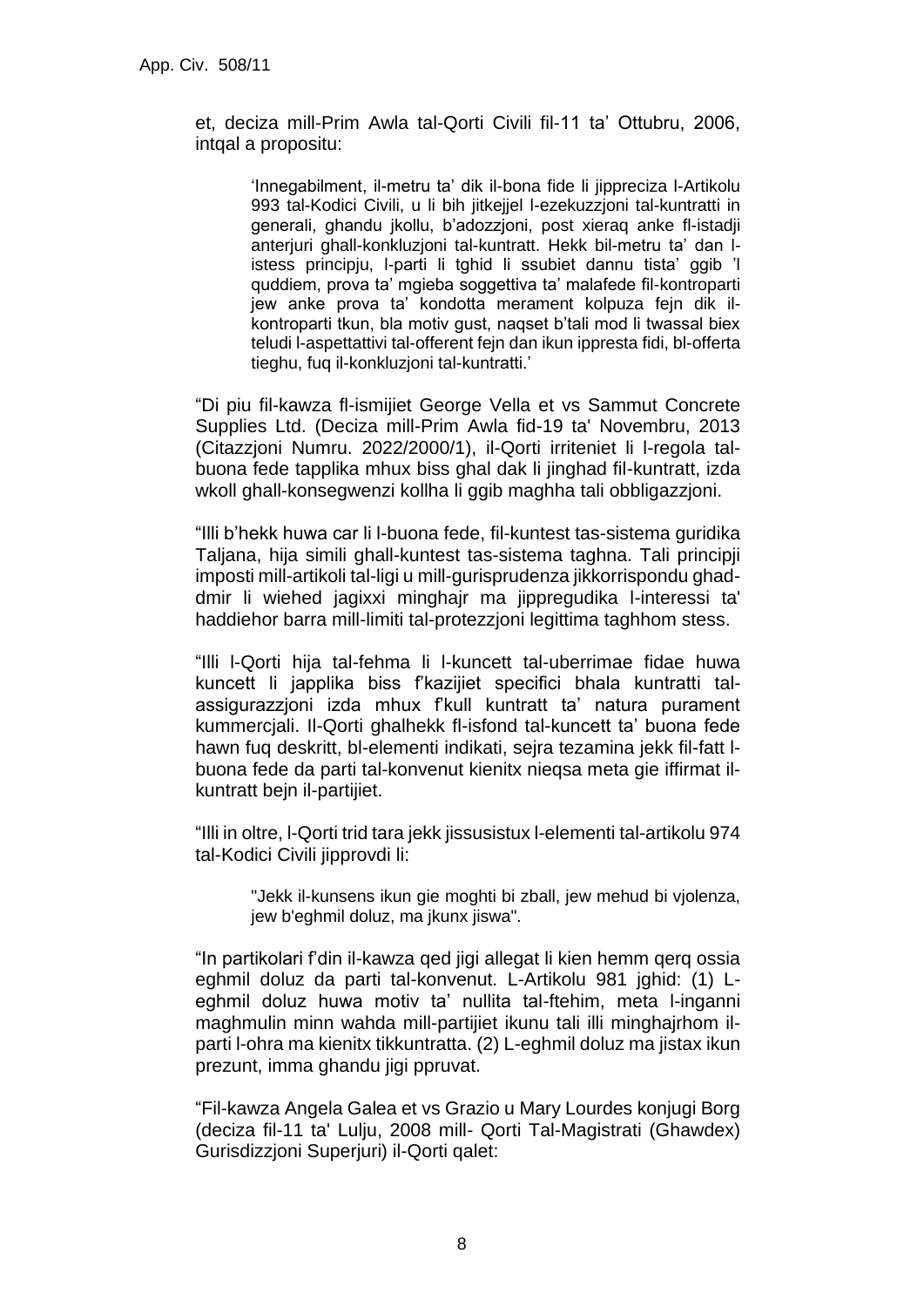"(1) Il mantenimento dei contratti e' di interesse generale, perche' e' principio d'ordine pubblico e di pubblikca economia che i titoli di proprieta' sian fermi e stabili: siffata considerazione impone che nella causa d'impugnazione di contratto per vizio di consenso si proceda colla massima circospezione perche' non si abbia ad annullare un atto che dovrebbe rimanere in vigore.

"(2) I principi che regolano il dolo si devono applicare con maggior rigore quando trattasi di un atto a titolo gratuito che quando trattasi di un contratto a titolo oneroso (Laurent XI,127).

"(3) A provare il dolo bastano gli indizi e le congetture, purche' siano gravi e concordanti, si da generare la convinzione che la liberalita' o il contratto impugnato e' stato l'effetto dei raggiri usati dall'altra parte o da terzi" (Innocenzo Galea vs M. Zammit deciza fit-3 ta' Dicembru 1919 mill-Qorti ta' l-Appell – Vol. XXIV.i.203).

"Dik il-Qorti ghamlet referenza ghall-osservazzjonijiet li ghamlet il-Prim Awla tal-Qorti Civili fil-kawza fl-ismijiet Gio Maria Camilleri vs Joseph Cachia et deciza fil-31 ta' Jannar 2003:

"(a) "A costituire i raggiri non basterebbe il fatto di un predominio acquistato ed esercitato da una persona sull'altra per indurla al contratto, ma occore un'elemento specifico costituito dalle false rappresentazioni, dagli artifizi fraudolenti, dallo inganno, usati quale mezzo per raggirare la scarsa intelligenza dell'altro contraente" - "Giovanni Farrugia Gay -vs- Emaneule Farrugia Gay", Prim' Awla, Qorti Civili, 3 ta' Meiju 1921 (Vol. XXIV P II p 578); (Enfasi ta din il-Qorti).

"(b) "I raggiri usati da uno dei contraente sono stati tali che senza di essi l'altra parte non avrebbe contratto" ("Terese Galea -vs-Salvatore Bonnici" a Vol. X pagna 592. Fi kliem iehor l-ingann irid ikun il-kawza determinanti li ta lok ghal ftehim li ghaqqad innegozju ("Alice Cassar Torreggiani -vs- Albert R. Manche`", Appell Civili, 17 ta' Marzu 1958 (Vol. XLII P I p 126);

"(c) Kif stabbilit fis-subinciz (2) ghall-Artikolu 981, id-dolo jew frodi ma huwa qatt prezunt izda jrid jigi pruvat minn min jallegah. Trid allura ssir il-prova li parti wahda uzat "scienter" raggiri frawdolenti u artifizji li kienu gravi ("Joseph Mifsud nomine vs Paul Tanti" u "Josephine mart Francis Galea vs Perit Walter Caruana Montaldo", iz-zewg kawzi decizi rispettivament fl-4 ta' Frar 1965 u s-16 ta' Dicembru 1970)".

"Ikkonsidrat:

"Din il-Qorti tgharaf illi fil-kaz in ezami l-attur kien semplici impjegat, (driver ta' scammel) mal-Greenlines, u minkejja illi ghamel ma' madwar xahar idur ir-rotta ma' Jamie Vella, Jamie Vella f'ebda mument tul in-negozjati, ma gibed l-attenzjoni l-attur li s-sistema ta' separazzjoni tal-iskart kienet appena li ser tidhol in vigore. Illi zzamma ta' din l-informazzjoni daqs tant essenzjali, giet pjenament ammessa minn Jamie Vella meta afferma:

"... lil David ma qaghdx nghidlu xejn fir-rigward ta' dan, (il-bdil fissistema tal-gbir tal-iskart) ma kontx naf meta ser tidhol din is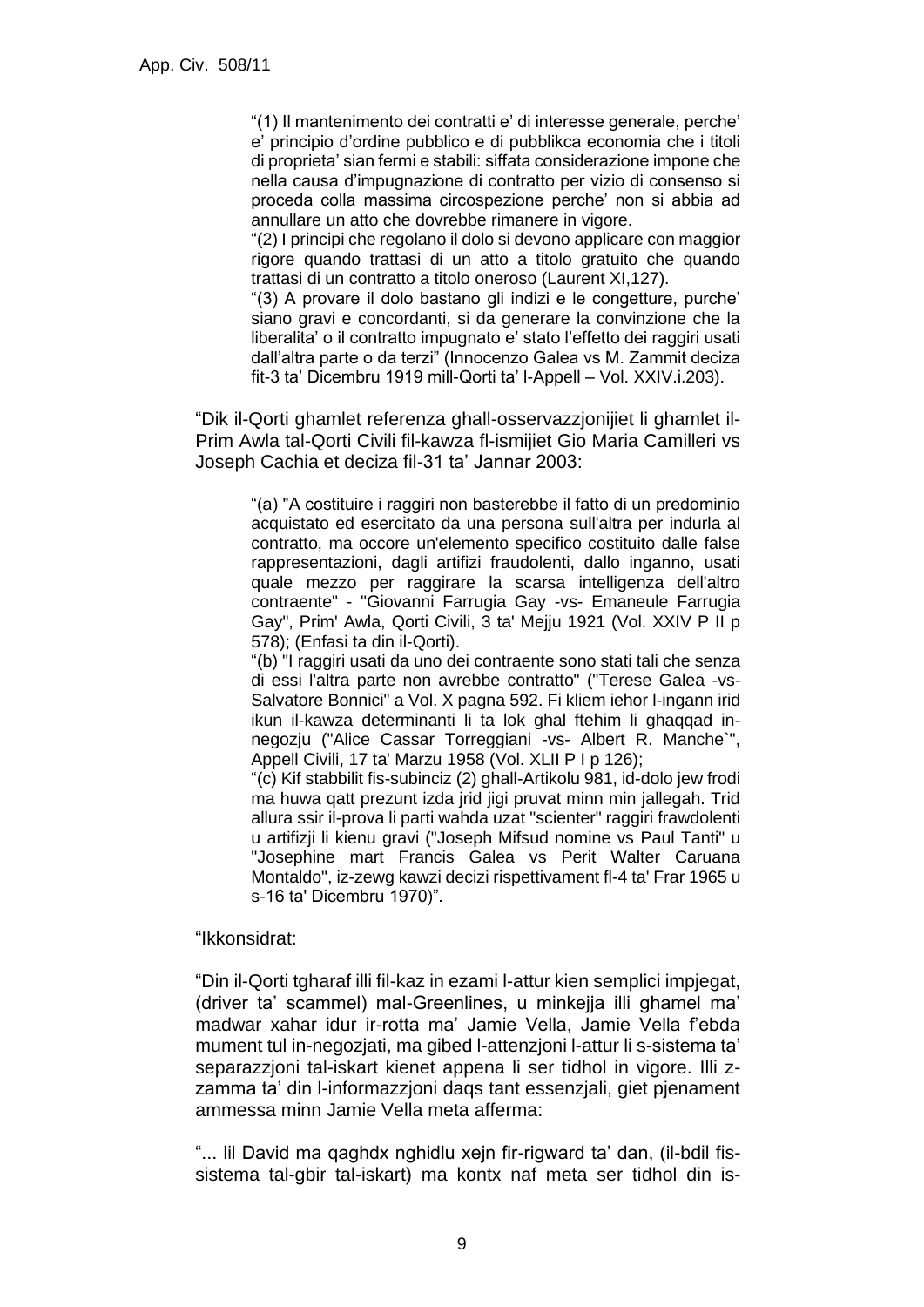sistema. Din is-sistema kienet tfisser li trid thalli tlett skips ghand ilklijent." (a fol. 41- 42 fl-atti 636/2011)

"Din il-Qorti issibha difficli immens biex temmen il-verzjoni ta' Jamie Vella, li wara tnax-il sena esperjenza fil-mistier, ghazel li jbiegh innegozju fi zmien vicin hafna (ftit iktar minn xahar) minn meta din issistema ta' separazzjoni tal-iskart dahhlet fis-sehh. Ghall-kuntrarju din il-Qorti temmen, illi kienet attwalment il-migja imminenti ta' din is-sistema tas-separazzjoni tal-iskart, illi wasslet lil Vella sabiex ibiegh in-negozju tieghu. Ta' min jinnota illi s-socjeta' Greenlines kienet ghazlet illi ma tassumiex in-negozju ta' Vella.

"Di piu jirrizulta mill-provi prodotti illi Jamie Vella kien biegh z-zewg trakkijiet lill-attur David Pace li kienu misjurin sew, u li waqqfu jahdmu ftit wara li gew assenjati lil Pace, tant li Pace kien kostrett jixtri trakkijiet ohra minn barra minn Malta, bi spiza ulterjuri ta' sebghat elef lira Maltin. In oltre jirrizulta wkoll illi minkejja li ssistema l-gdida ta' separazzjoni tal-iskart, kienet tirrikjedi zieda ta' skips, jirrizulta illi nofs l-iskips li kellhom jigu konsenjati mal-kuntratt, kienu fil-fatt proprjeta ta' terz, certu Zeppi li qabad u gabarhom. Flisfond ta' dawn ic-cirkostanzi kollha kien impossibli ghal Pace li jkompli jopera.

"Illi skond Dok. A il-kuntratt bejn il-partijiet, - vide fol. 4, il-bejjiegh u cioe Jamie Vella iggarantixxa fi Klawsola V(c) li :

"There is no fact or circumstance relating to the Going Concern or the Assets known or which ought reasonably to be known to the Vendor, which had not been disclosed in writing to the Purchaser prior to or contemporaneously with the execution of this deed and which, if disclosed, might reasonably have been expected to influence the decision of the Purchaser to purchase the Going Concern and the Assets at the Consideration and/or on the terms contained in this deed or at all.

"Din il-Qorti tqis illi l-migja imminenti tad-dhul in vigore tas-sistema tal-iskart kienet fattur kardinali li kellu jigi mgharraf lil Pace qabel liffirmar tal-kuntratt meritu tar-rikors.

"Illi l-Qorti hija tal-fehma illi apparti l-kwistjoni principali li fil-fatt Jamie Vella kien jaf li kienet ser tinbidel is-sistema ta' gbir tal-iskart u zamm dan mistur mill-attur u kompla bin-negozju, l-Qorti trid tanalizza wkoll, l-effett jew l-impatt fil-bdil tas-sistema tal-gbir taliskart, u jekk kienx ta' tali piz li l-attur, kieku kien jaf, ma kienx ser jidhol ghal dan in-negozju.

"Il-Qorti tifhem illi l-bidla fis-sistema tal-iskart kellha impatt kbir fuq in-negozju li Vella biegh lill-attur, 'l ghaliex din is-sistema kienet tirrikjedi ferm aktar xoghol, u ferm aktar skips, operazzjoni ta' tindif aktar spissi, u rondi aktar frekwenti. Illi din il-Qorti tqis illi Jamie Vella u socjetajiet ohra f'dan it-tip ta' negozju, kienu jafu illi l-bidla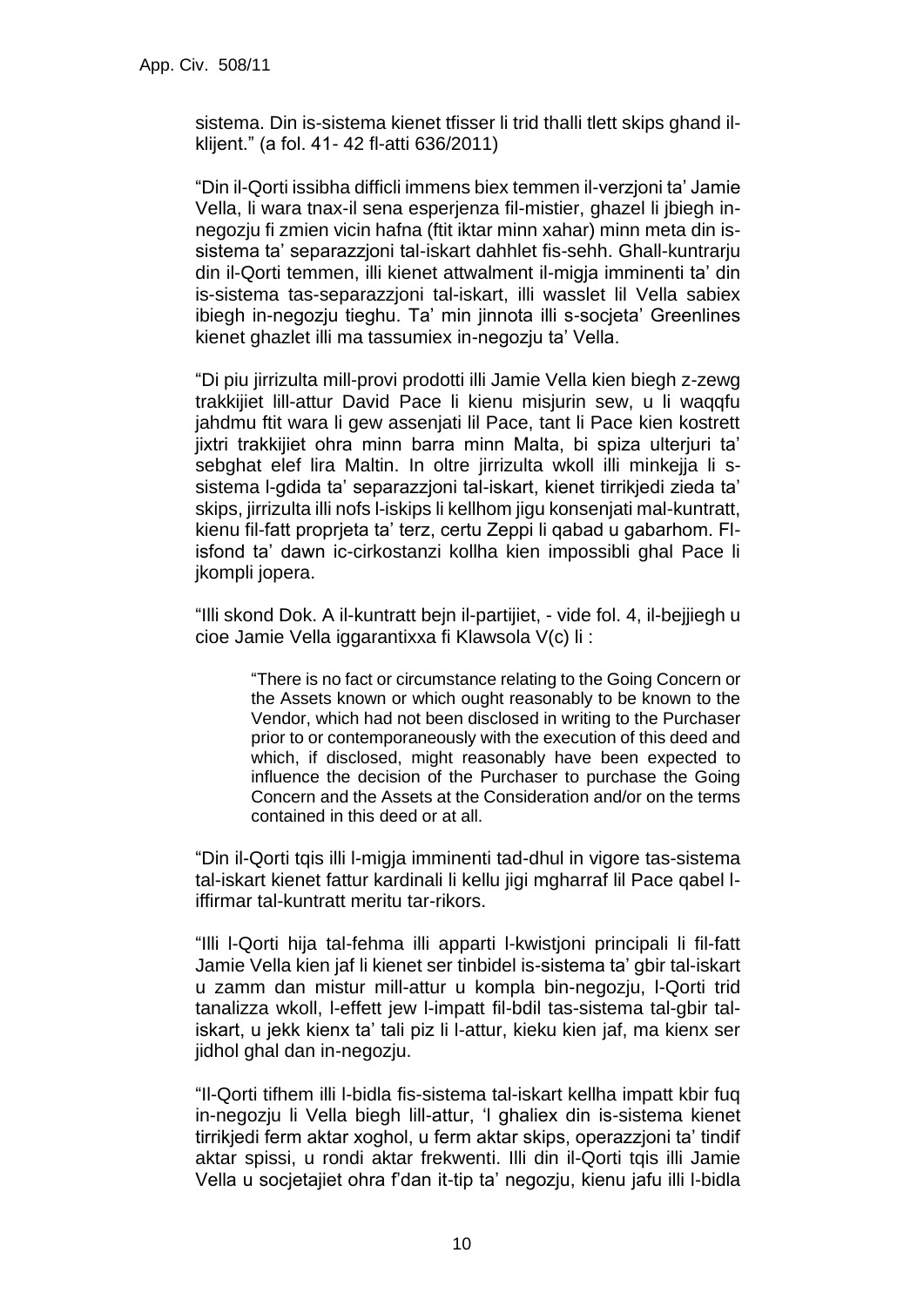fil-gbir tal-iskart kienet imminenti, u ghaldaqstant dan kien fattur illi certament jaqa taht l-Klawsola V(c), u cioe fattur li kellu jigi komunikat lill-attur Pace, kif kellu ukoll jigi spjegat lilu ilkonsegwenzi li din is-sistema ta' separazzjoni ta' skart kellha iggib maghha. Illi l-bejjiegh Vella permezz ta' Klawsola V(c) estenda ukoll l-istess garanzija fuq l-assi tan-negozju, inkluzi allura l-iskips, liema assi irrizultaw illi fil-fatt kienu jappartienu lil terzi. Dawn izzewg fatturi u cioe' d-dhul imminenti fl-operazzjoni tas-sistema tasseparazzjoni tal-iskart u l-kwantita ta' skips bhala fatturi, zgur illi kieku gew mgharfa lill-attur, kienu ser jinfluwenzaw b'mod negattiv, id-decizjoni tal-attur fix-xiri tan-negozju u l-assi skond il-prezz miftiehem. Illi di piu' l-ingenji illi gew mibjugha lill-attur, l-ingenji essenzjali ghan-negozju tal-gbir tal-iskart, ma kienux kapaci illi jwettqu l-iskop 'l ghaliex kienu nbieghu, u din il-Qorti tifhem illi Vella certament kien jaf sewwa bil-kondizzjoni mweghra ta' dawn lingenji kif kien jaf ukoll bl-ilmenti li l-awtoritajiet kienu ghamlu dwarhom. Il-Qorti tifhem u tqis illli Vella permezz ta' dan il-kuntratt kien qed jehles minn dawn l-ingenji.

"Illi din il-Qorti qieset il-Klawsola V(c) tal-kuntratt u il-Klawsola VI tal-kuntratt datat 28 ta' Mejju 2009 fl-atti tan-Nutar Smith La Rosa u cioe fejn l-assi gew mibjugha tale quale u din il-Qorti tgharaf illi l-Klawsola VI hija kompletament konfliggenti mal- Klawsola V(c) u dan ukoll huwa indizju iehor car tal-mala fede da parti tal-intimat."

5. Rat ir-rikors tal-Appell tal-konvenut Jamie Vella li in forza tieghu, ghar-ragunijiet minnu premessi, talab illi din il-Qorti tirrevoka s-sentenza appellata u filwaqt li tichad it-talbiet tal-attur appellat, tilqa' l-eccezzjonijiet tal-appellanti u tiddikjara illi huwa agixxa in bona fede u fl-ebda mument waqt it-trattattivi ghal bejgh tal-avvjament tan-negozju konsistenti fi skips u scammels, ma qarraqx bl-appellat u ghalhekk li l-kunsens tal-appellat ma kienx ivvizzjat u tikkonferma li l-ftehim tat-28 ta' Mejju 2009 ta' bejn ilpartijiet huwa validu u tordna lill-appellat jadixxi mal-obbligi minnu kontrattati, bl-ispejjez taz-zewg istanzi kontra l-attur appellat.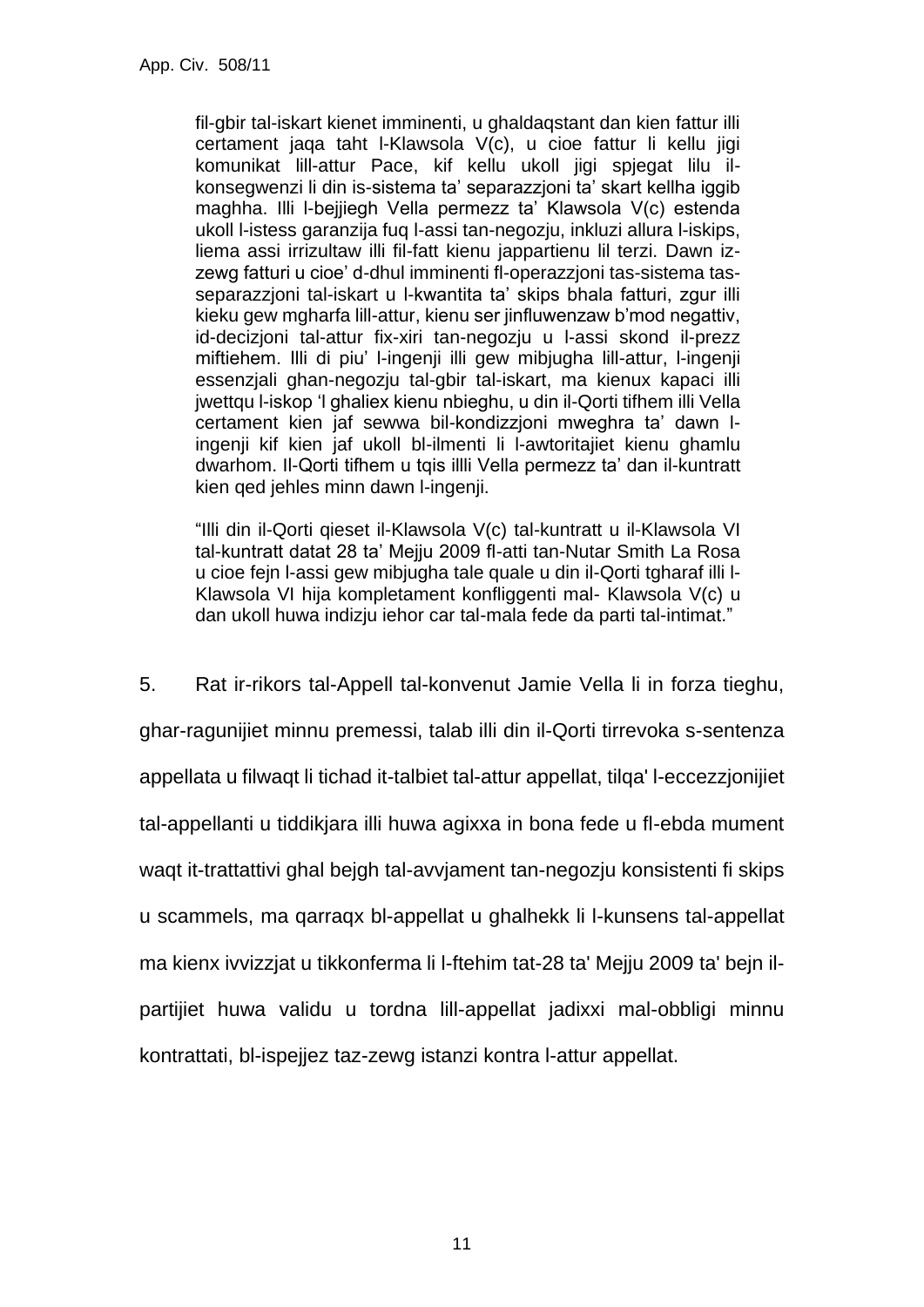6. L-appellat wiegeb li s-sentenza appellata hija gusta u timmerita li tigi kkonfermata bl-ispejjez kontra l-appellanti.

7. Semghet it-trattazzjoni tad-difensuri tal-partijiet;

8. Rat l-atti kollha tal-kawza u d-dokumenti esebiti;

9. Rat il-verbal tal-24 ta' April 2013 fejn l-atti tar-rikors guramentat 636/2011 fl-ismijiet inversi, qeghda tinstema kontestwalment mal-kawza odjerna u fejn il-partijiet qablu li xhieda moghtija fl-atti tar-rikors 636/2011 ghandhom japplikaw ukoll ghal din il-kawza (a fol. 53);

#### **L-ewwel aggravju – kunsens vizzjat**

10. L-appellanti jghid li l-ewwel Qorti ddecidiet li hu qarraq bl-appellat meta bieghlu l-avvjament tan-negozju ghar-raguni li messu nfurmah bilfatt illi l-iskart kien ser jibda jigi separat. L-appellant isostni li l-appellat kien midhla tan-negozju ta' gbir ta' skart u kien sub-kuntrattur mal-Greenlines, kumpannija li taghmel l-istess xoghol u ghalhekk ma setax ma jkunx jaf li l-iskart kellu jibda jigi separat. L-appellat kien dam madwar hames gimghat imur mal-appellanti jara x-xoghol qabel iffirma l-ftehim. Inoltre t-tibdil li kellu eventwalment isehh qatt ma sehh matul il-perjodu li waqtu l-appellat kien ha taht idejh in-negozju.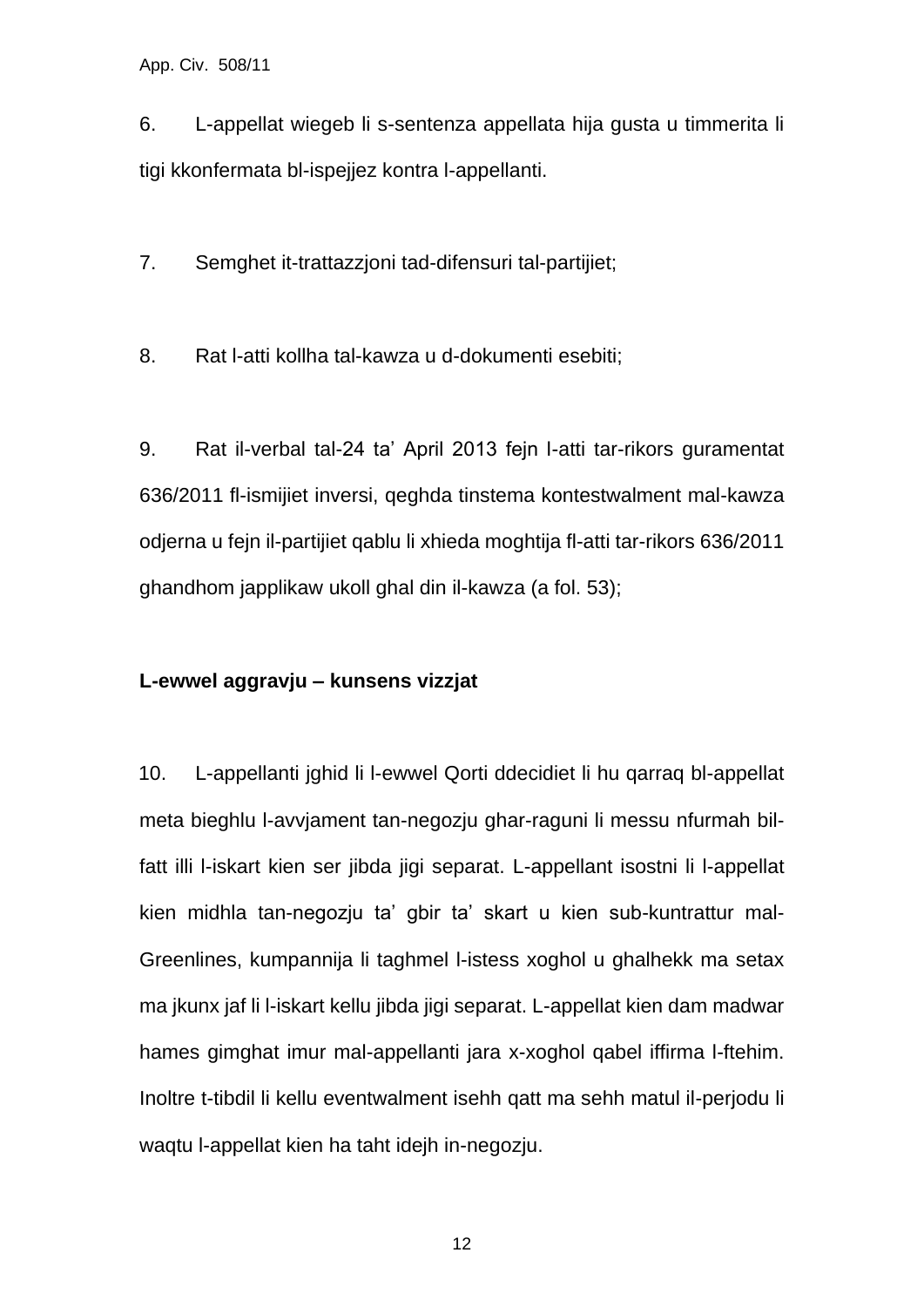11. L-appellant jissottometti li l-appellat istitwixxa dawn il-proceduri biex jitlob ir-rexissjoni tal-ftehim tal-28 ta' Mejju 2009 proprju maliskadenza tas-sentejn li fihom l-appellat kellu jhallas lill-appellant tannegozju mixtri. Difatti l-kawza giet ipprezentata fil- 24 ta' Mejju 2011. Lappellat kien tilef in-negozju ta' gbir ta' skart minhabba traskuragni tieghu ghax ma kienx qed jigbor l-iskart fil-hin, ghalhekk sab l-okkazzjoni biex ma jhallasx dak li kien dovut lill-appellant billi gab l-iskuza li ma kienx infurmah li l-iskart kien se jibda jigi separat. L-appellant jichad li hu mexa b'mala fede jew li pprova jqarraq bl-appellat.

12. L-appellat wiegeb ghal dana l-aggravju billi qal li l-ewwel Qorti sabet li l-appellanti kien naqas li jinforma lill-appellat li l-iscammels ma setghux jintuzaw aktar, ghaliex kienet se tidhol sistema gdida li huwa kien diga jaf biha. In-necessita tal-buona fede ghandha tissussisti kemm flistadju tat-trattativi qabel il-kuntratt, fil-hin tal-iffirmar tal-kuntratt u fil-hin tal-esekuzzjoni tieghu. L-appellanti kien ghamel zmien imur mal-appellat fuq ir-rotta ghalhekk kellu zmien bizzejjed biex jinforma lill-appellat bittibdil li kien gei.

#### **It-tieni aggravju – skips u scammels outdated**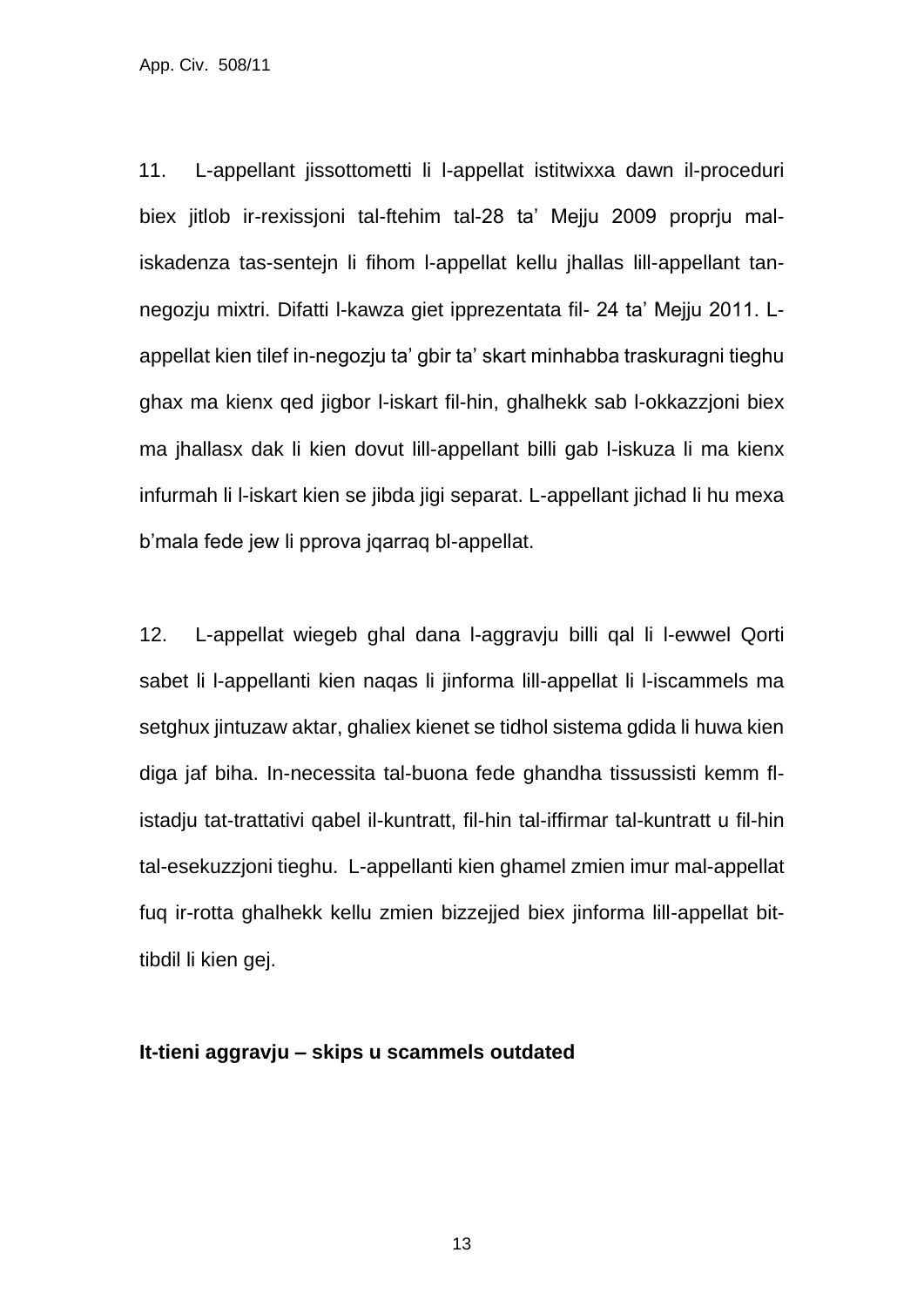13. L-appellanti jghid li l-iskips u l-iscammels li gew mixtrija millappellat huma l-istess ingenji li l-appellat kien uza u spezzjona matul ilhames gimghat li ghamel idur mal-appellanti qabel iffirma l-ftehim. Lappellat kien jaf bl-istat li fih kienu jinsabu l-ingenji kif jirrizulta millklawsola V(1) tal-ftehim fejn hu xtara tale quale, kien spezzjona l-assi u kien kuntent bl-avvjament . Sahansitra l-appellat zmien wara li sar ilftehim rega xtara makkinarju iehor minghand l-appellanti li ma hallasx ghalih. Dwar l-iskips li l-appellat jghid li kienu ta' terzi, l-appellant jghid li dina l-allegazzjoni tinsab biss fl-affidavit tal-appellat u ma saret ebda prova konkreta biex tissostanza dak allegat.

14. L-appellat wiegeb li l-ewwel Qorti sabet li kien hemm nuqqas ta' buona fede da parti tal-appellanti ghaliex kien jaf li l-assi ma setghux jintuzaw u naqas li jinforma lill-appellat b'dan.

#### **It-tielet aggravju – kunflitt bejn klawzoli**

15. L-ewwel Qorti bbazat id-decizjoni taghha li l-kunsens tal-appellat kien ivvizzjat b'referenza ghal klawsola V(c) tal-ftehim li kien in konflitt mal-klawsola V(1) fis-sens li l-appellant ma kienx qallu fatt rilevanti u sostanzjali li l-iskart kien ser jibda jigi separat. L-appellant jghid li nnegozju ma sehhx minn lejl ghan-nhar u l-appellat kien ilu snin jahdem f'dan ix-xoghol ghalhekk ma kienx estranju ghas-sistema adoperata u s-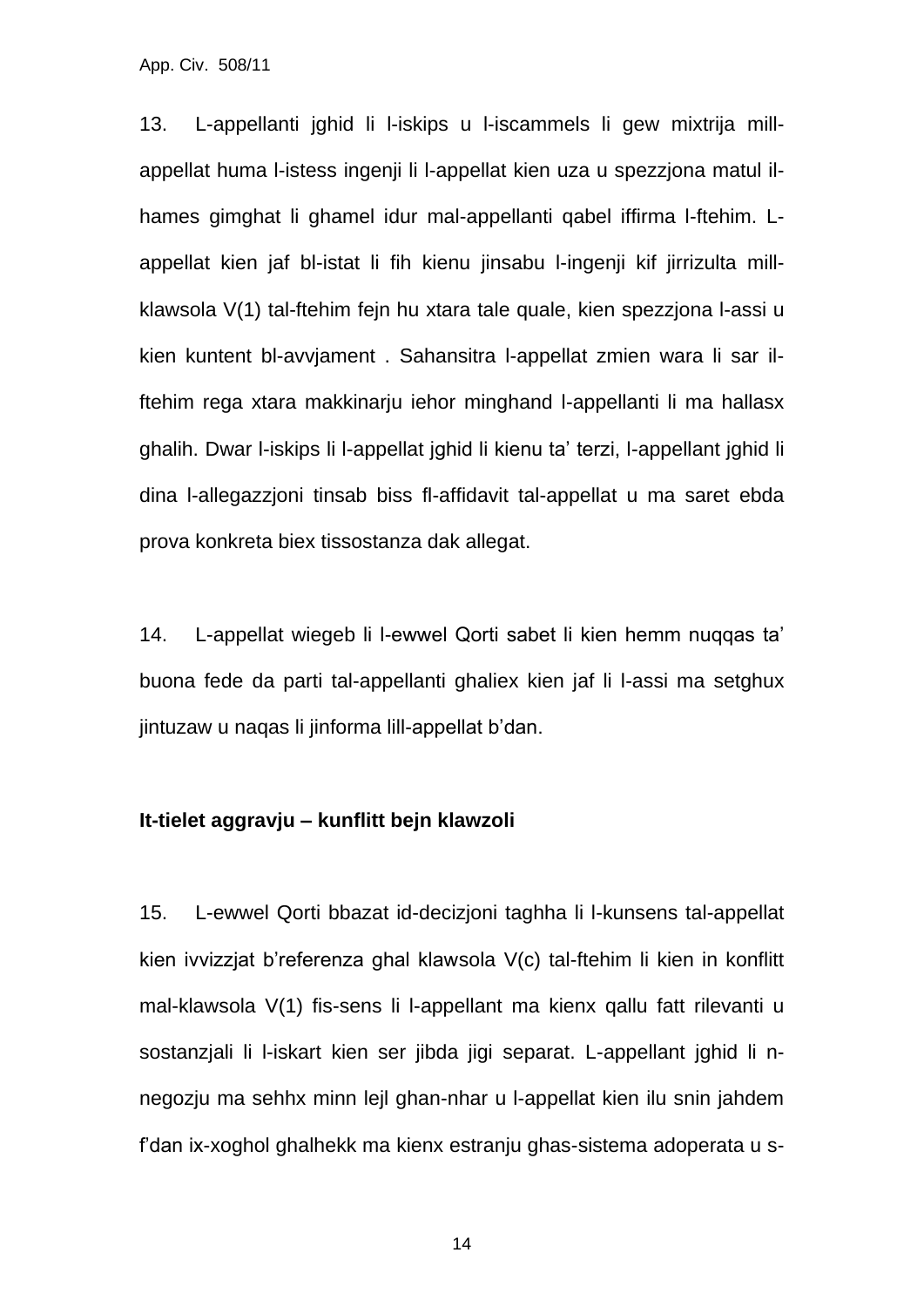sistema l-gdida li kellha tibda tithaddan. Meta gie ffirmat il-ftehim lappellat kien akkumpanjat minn missieru u l-ftehim kien gie spjegat lilhom minn Nutar. L-appellat ma kienx deher bl-avukat ghax kien jafda lillappellanti.

16. Dwar dana l-aggravju l-appellat wiegeb li dak deciz mill-ewwel Qorti kien wiehed marginali imma li kompla kkonvinca lill-istess Qorti favur it-tezi tal-appellat izda din ma kinitx ir-raguni principali tad-decizjoni.

### **Konsiderazzjonijiet ta' din il-Qorti**

17. F'din il-kawza l-attur (illum appellat) talab lill-Qorti tiddikjara li lkunsens tieghu kien vizzjat u konsegwentement il-Qorti giet mitluba tirrexxindi l-imsemmija skrittura ghax il-konvenut (illum appellant) naqas li jinfurmah bid-dhul imminenti fl-operazzjoni tas-sistema tasseparazzjoni tal-iskart u li l-assi li bieghlu ma setghux jibqghu jintuzaw.

18. L-appellant kien ipprezenta diversi eccezzjonijiet u anke qal li pprezenta rikors guramentat 636/2011 fl-ismijiet inversi fejn talab li lappellat jigi kkundannat ihallas is-somma ta' €41,770 rapprezentanti debiti varji u l-ammont skont l-iskrittura tat-28 ta' Mejju 2009 li qed tigi attakkata.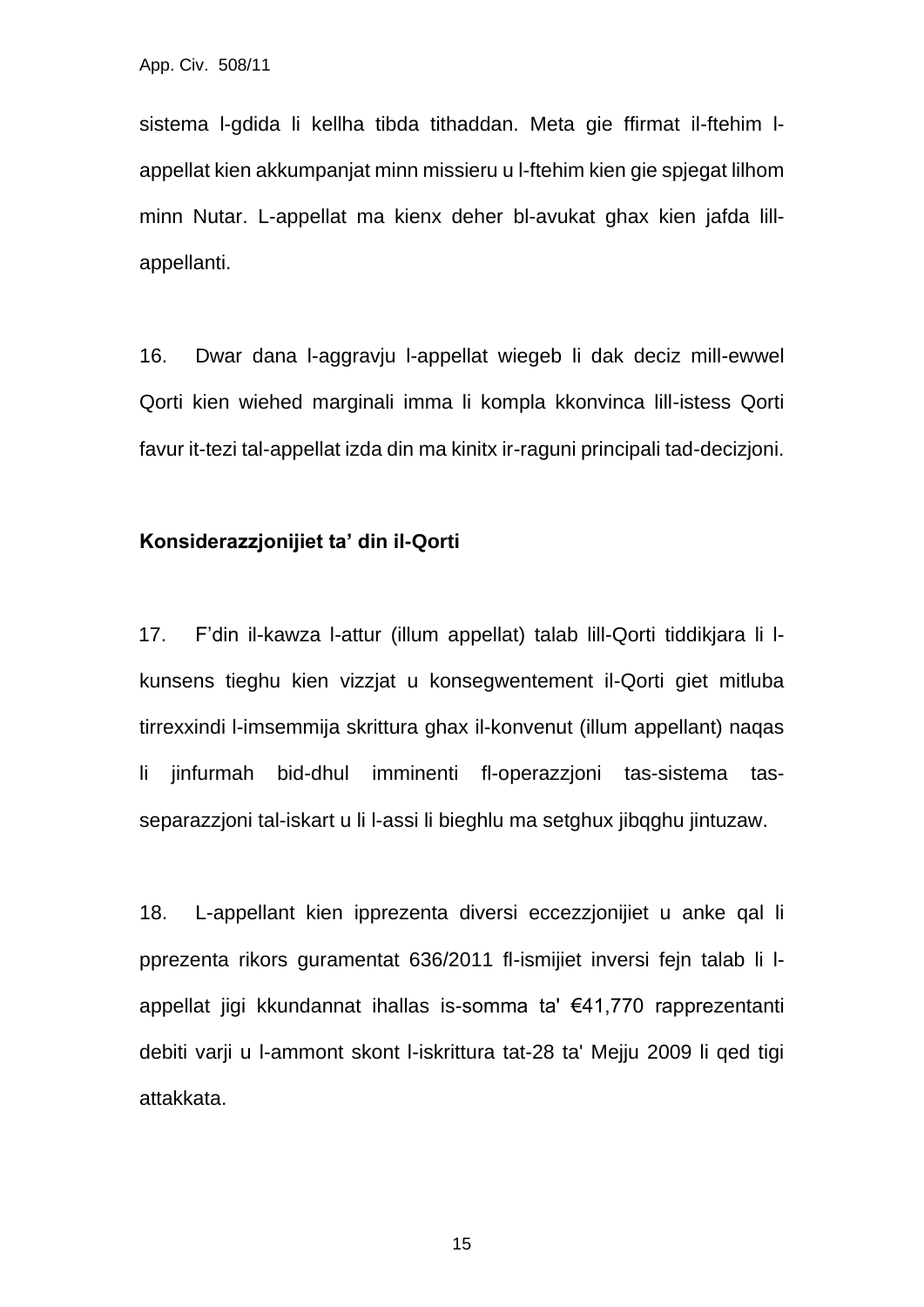19. L-ewwel Qorti laqghet it-talba tal-attur/appellat u ddecidiet li l-

kunsens tal-attur kien ivvizzjat meta ffirma l-iskrittura tat-28 ta' Mejju

2009.

## 20. L-ewwel Qorti kkonkludiet hekk:

"Dawn iz-zewg fatturi u cioe` id-dhul imminenti fl-operazzjoni tassistema tas-separazzjoni tal-iskart u l-kwantita` ta' skips, zgur illi kieku gew mgharfa lill-attur, kienu ser jinfluwenzaw b'mod negattiv id-decizjoni tal-attur fix-xiri tan-negozju u l-assi skond il-prezz miftiehem. Illi di piu' l-ingenji illi gew mibjugha lill-attur, l-ingenji essenzjali ghan-negozju tal-gbir tal-iskart, ma kienux kapaci illi jwettqu l-iskop 'l ghaliex kienu nbieghu, u din il-Qorti tifhem illi Vella certament kien jaf sewwa bil-kondizzjoni mweghra ta' dawn lingenji kif kien jaf ukoll bl-ilmenti li l-awtoritajiet kienu ghamlu dwarhom. Il-Qorti tifhem u tqis illi Vella permezz ta' dan il-kuntratt kien qed jehles minn dawn l-ingenji.

"Illi din il-Qorti qieset il-Klawsola V(c) tal-kuntratt u il-Klawsola VI tal-kuntratt datat 28 ta' Mejju 2009 fl-atti tan-Nutar Smith La Rosa u cioe` fejn l-assi gew mibjugha tale quale u din il-Qorti tgharaf illi l-Klawsola VI hija kompletament konfliggenti ma Klawsola V(c) u dan ukoll huwa indizju iehor car tal-mala fede da parti tal-intimat."

## **L-ewwel aggravju – kunsens vizzjat**

21. L-appellant ma qabilx mal-konkluzjoni tal-Ewwel Qorti u fl-ewwel aggravju tieghu jichad li hu mexa b'mala fede jew li pprova jqarraq blappellat ghalhekk l-kunsens tal-appellat ma kienx ivvizzjat. Bazikament l-appellant mhux qed jaqbel mal-apprezzament tal-provi li ghamlet l-Ewwel Qorti fir-rigward.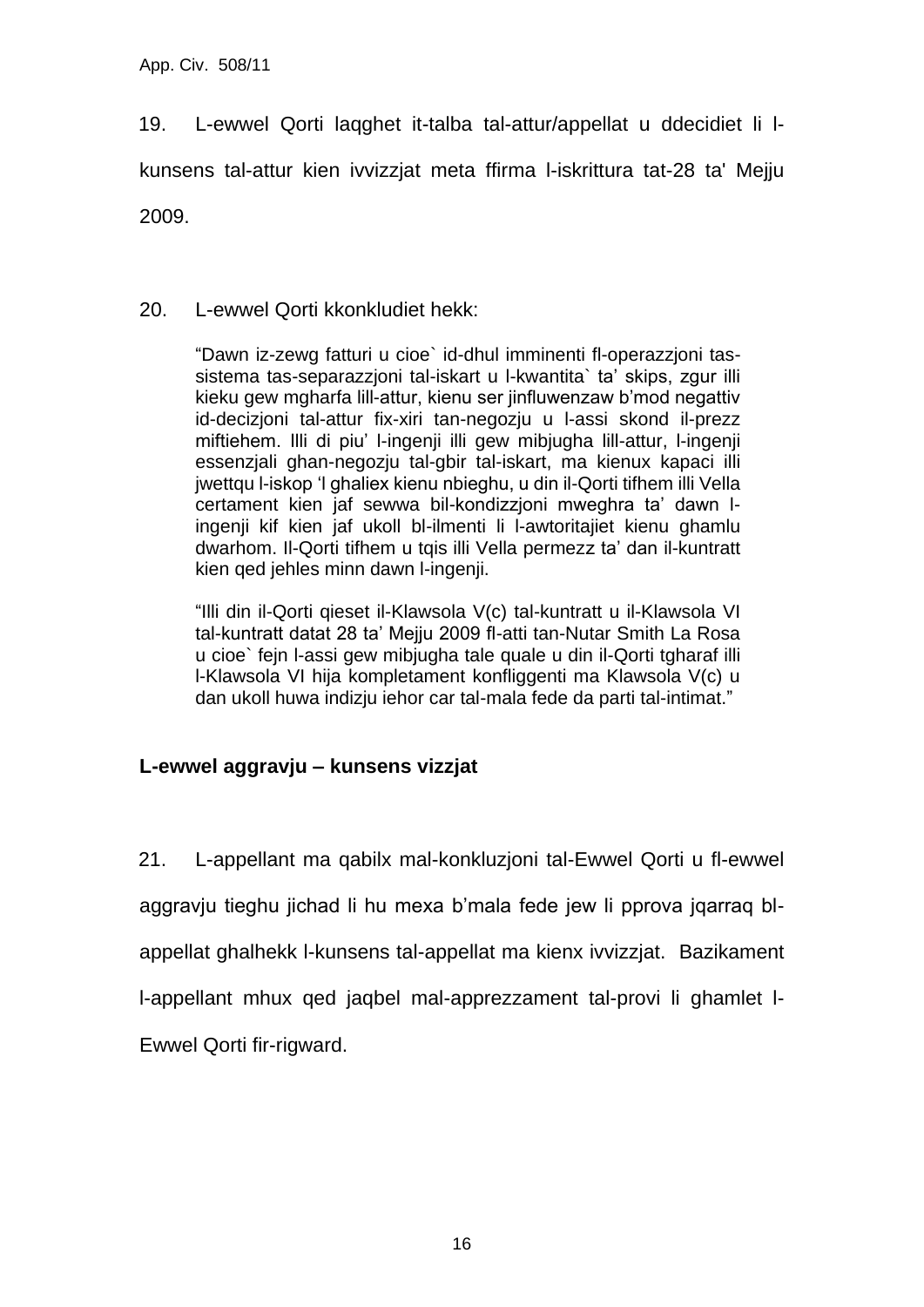22. Ghalkemm bhala regola din il-Qorti ma tiddisturbax l-apprezzament tal-fatti maghmul minn qorti tal-ewwel grad jekk mhux f'cirkostanzi eccezzjonali jew meta jkun intwera li dak l-apprezzament ikun wiehed mhux ragonevoli jew mhux mibni fuq il-fatti processwali, madankollu, huwa minnu wkoll li "Il-Qorti tal-Appell ghandha awtonomija shiha flapprezzament tal-fatti u ghandha kull setgha tinterpreta l-fatti mod iehor minn kif tkun fehmithom qorti tal-ewwel grad. Huwa minnu illi fejn tidhol kredibilita` ta' xhieda li l-ewwel Qorti tkun semghet viva voce qorti ta' revizjoni ma hijiex sejra facilment tiddisturba l-apprezzament li tkun ghamlet l-ewwel Qorti, u lanqas ma taqleb il-konkluzjoni tal-ewwel Qorti meta din tkun ghazlet bejn zewg possibiltajiet ta' interpretazzjoni ta' fatt li t-tnejn ikunu plawsibbli. Madankollu, il-Qorti tal-Appell ghandha s-setgha tikkoregi kull apprezzament ta' fatt li jidhrilha li jkun zbaljat irrispettivament mill-gravita tal-izball. Izzid tghid, anzi, li, aktar u aktar f'sistema bhal taghna fejn jezisti grad wiehed biss ta' appell, il-Qorti tal-Appell tkun qieghda tonqos mid-dmir taghha jekk tabdika mir-responsabilita` taghha li taghmel apprezzament awtonomu tal-fatti" (ara **Dott. Antoinette Cutajar v. L-Onor. Dr Joseph Muscat, Prim Ministru et**, App 14/12/2018).

23. Ghalhekk din il-Qorti hija obbligata li tevalwa mill-gdid il-provi in atti.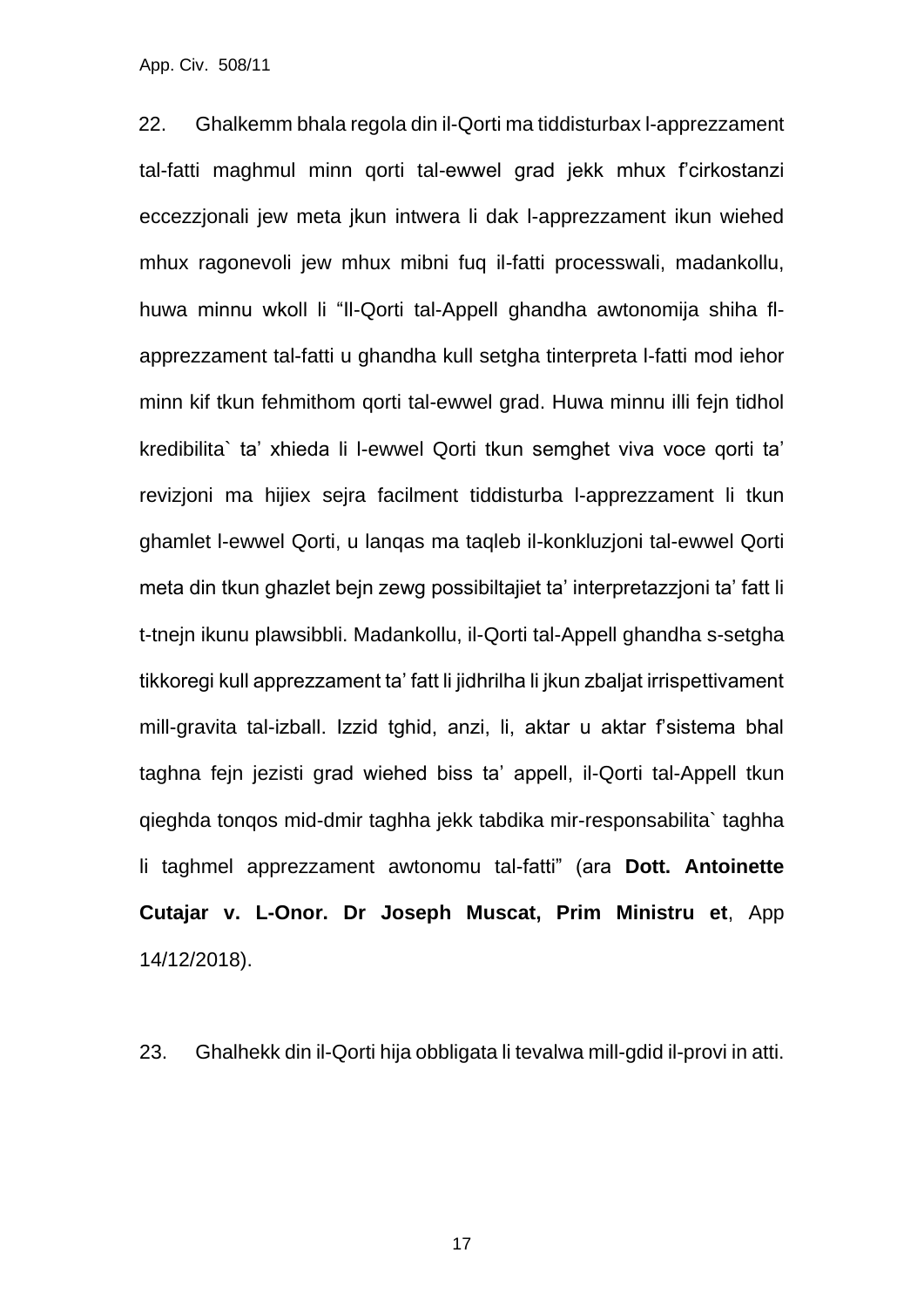24. L-ewwel Qorti iddecidiet principalment li l-kunsens tal-appellat kien ivvizzjat ghax l-appellant qarraq bl-appellat meta ma infurmahx qabel ilkuntratt bid-dhul imminenti fl-operazzjoni tas-sistema tas-separazzjoni tal-iskart. Dik il-Qorti qieset illi l-migja imminenti tad-dhul in vigore tassistema tal-iskart kienet fattur kardinali li kellu jigi mgharraf lil Pace qabel l-iffirmar tal-kuntratt.

25. L-Ewwel Onorabbli Qorti fid-decizjoni taghha tat piz kbir, u bbazat id-decizjoni li l-kunsens tal-appellat kien ivvizzjat b'referenza ghallklawsola V(c) tal-ftehim li tghid hekk:

"There is no fact or circumstance relating to the Going Concern or the Assets known or which ought reasonably to be known to the Vendor, which had not been disclosed in writing to the Purchaser prior to or contemporaneously with the execution of this deed and which, if disclosed, might reasonably have been expected to influence the decision of the Purchaser to purchase the Going Concern and the Assets at the Consideration and/or on the terms coentained in this deed or at all."

26. L-ewwel Qorti ikkunsidrat li l-appellat kien xufier u ma kienx jaf bittibdil li kien se jsir fl-operazzjoni tas-sistema u li kieku gie infurmat millappellant ma kienx jidhol ghal dak in-negozju.

27. L-appellant ma jaqbilx mal-konkluzjoni tal-Ewwel Qorti ghal diversi ragunijiet. Hu jsostni li l-ewwel Qorti naqset milli tqies ic-cirkostanzi u lfatti ta' kif zvolgew in-negozjati. Il-bejgh tan-negozju ma sehhx minn lejl ghan-nhar. Ghal kuntrarju, l-appellat kien ilu snin jahdem f'dan ix-xoghol u kif ikkonferma huwa stess fl-affidavit tieghu, hu kien jahdem ma'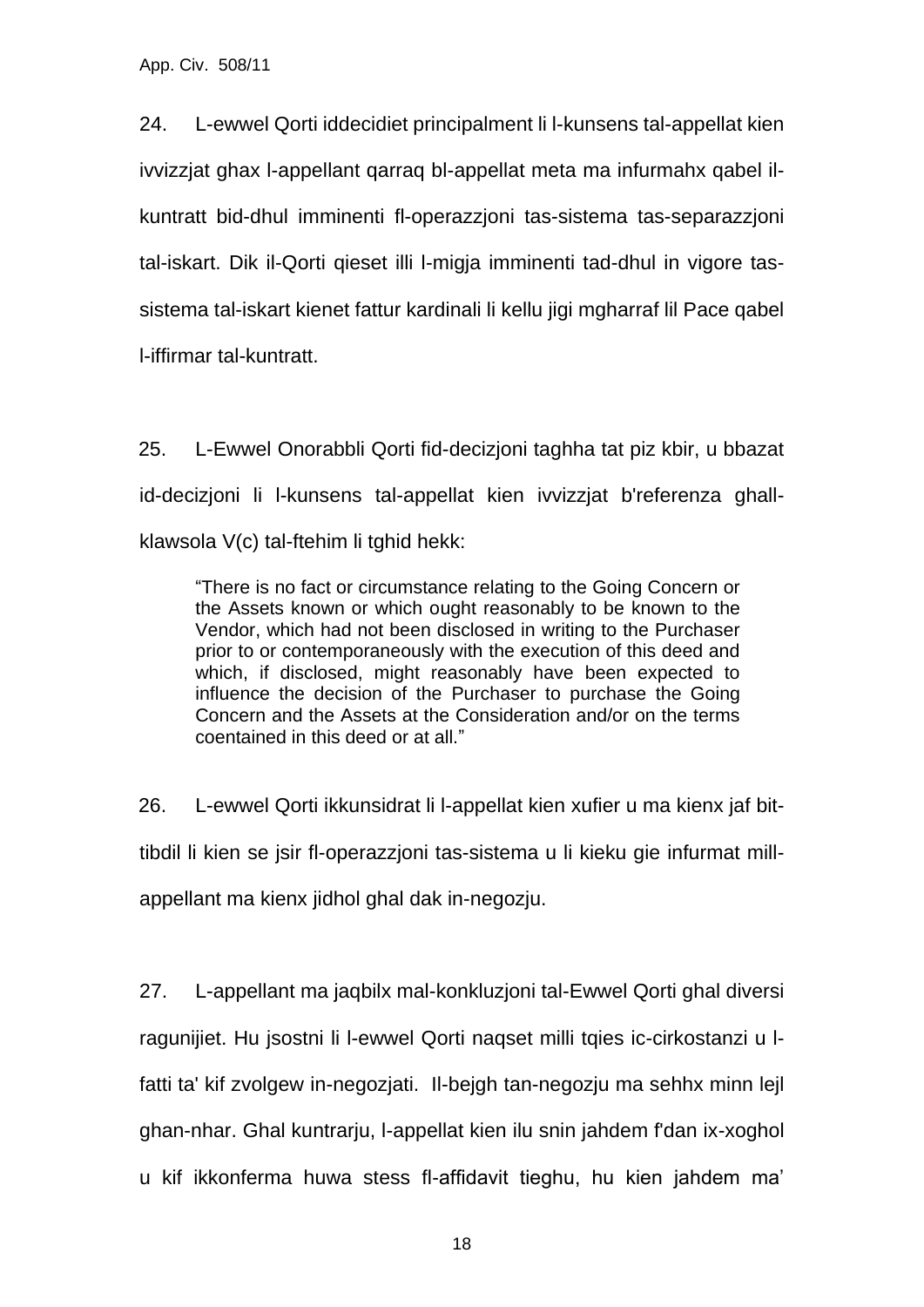Greenlines, ghalhekk ma setax kien estran ghal sistema adoperata ta' gbir ta' skart u s-sistema l-gdida li kien ilha tissemma illi sejra tidhol. Lappellat kien isuq u jigbor l-iskips personalment mas-socjeta` Greenlines u kien ben konsapevoli ta' dak kollu li kien jinvolvi x-xoghol u l-volum taxxoghol ghaliex kien ihaddmu huwa stess. L-appellat ma kienx "semplici impjegat". Hu evalwa l-qliegh tan-negozju li kien se jakkwista u kemm ser ihallilu u wara li Greenlines ma waslux biex jixtru l-avvjament huma minghand l-appellant, kien l-appellat li dahal ghan-negozju u xtara lavvjament minghandu.

28. Bhala konsiderazzjonijiet ta' bixra legali dwar il-kaz il-Qorti tirreferi ghall-artikolu 974 tal-Kodici Civili li jipprovdi:

"Jekk il-kunsens ikun gie moghti bi zball, jew mehud bi vjolenza, jew b'eghmil doluz, ma jkunx jiswa."

29. L-Artikolu 981 jghid:

"(1) L-eghmil doluz huwa motiv ta' nullita` tal-ftehim, meta l-inganni maghmulin minn wahda mill-partijiet ikunu tali illi minghajrhom ilparti l-ohra ma kienitx tikkuntratta.

"(2) L-eghmil doluz ma jistax ikun prezunt, imma ghandu jigi ppruvat."

30. Skont Art. 993 tal-Kap.16 il-kuntratti ghandhom jigu ezegwiti in bona fede u jobbligaw mhux biss dak li jinghad fihom izda wkoll ilkonsegwenzi kollha li ggib maghhom l-obbligazzjoni skond ix-xorta taghha bl-ekwita, bl-uzu u bil-ligi.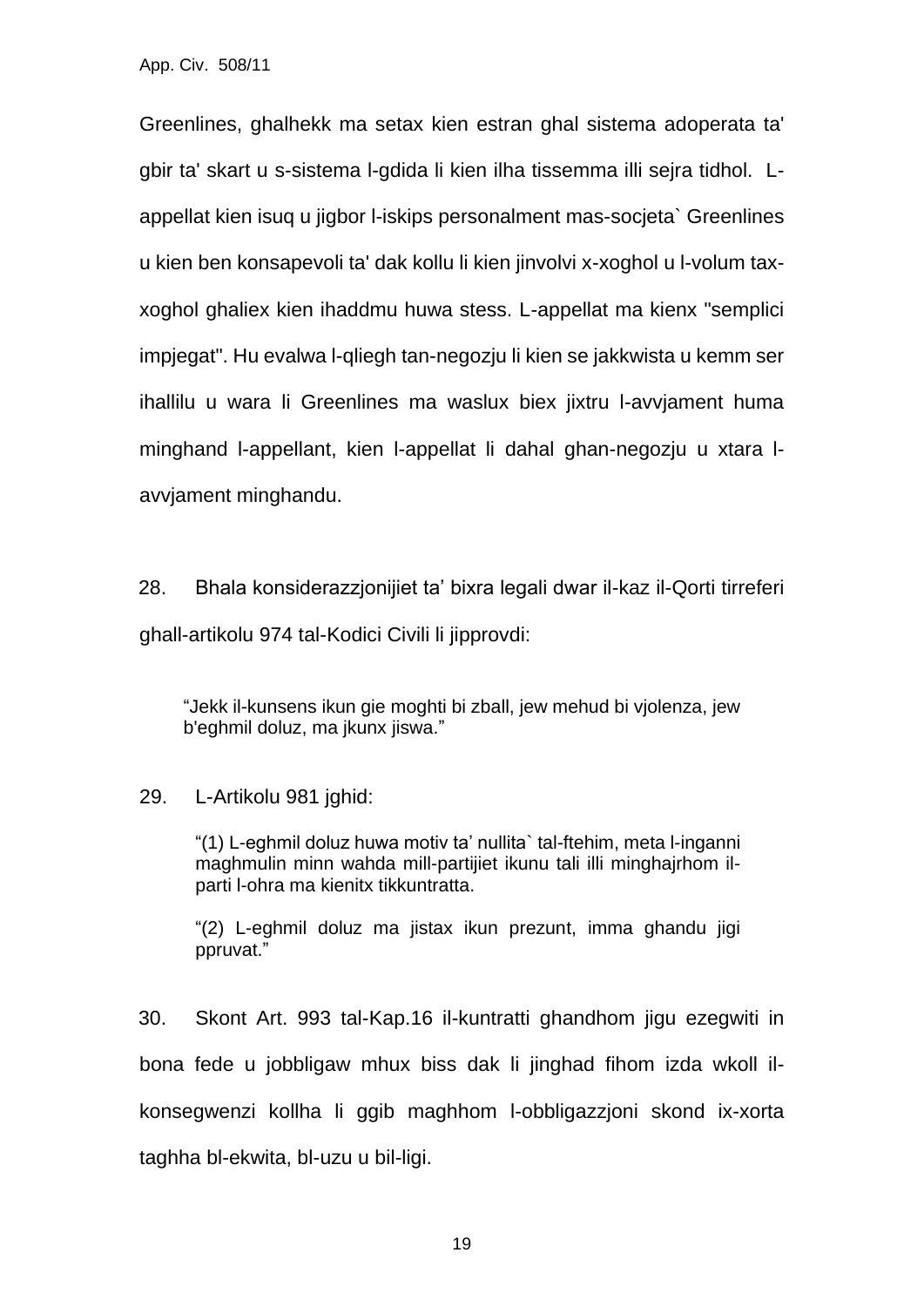### 31. Kif intqal fis-sentenza fl-ismijiet **Gourmet Company Limited et vs**

**Mariano Vella**, (App 19/11/2001):

"… l-iskritturi li jikkrejaw obbligazzjonjiet bejn il-kontraenti kellu jigi prezunt illi huma validi u li fedelment jirriflettu l-volonta kontrattwali taghhom. Min, bhall-appellat, jallega l-kontra u jadduci propju lvizzju tal-kunsens kontrattwali bazat fuq xi wiehed mill-elementi li lligi stess tindika bhala raguni valida biex jigi vizjat tali kunsens, kellu biex jirnexxi fl-azzjoni, jipproduci provi univoci, konkluzivi, kredibbli u attendibbli in sostenn tal-pretensjonijiet tieghu ..."

32. Fil-fehma ta' dina l-Qorti, wara li evalwat il-provi kollha mill-gdid, tasal ghal konkluzjoni li hemm diversi fatturi u cirkostanzi li jaghtu ragun lill-appellant li l-kunsens tal-appellat ma kienx ivvizzjat.

33. L-appellat xehed li kien iltaqa' ma' Vella tlett snin qabel u kien jafu fil-business tal-gbir tal-iskart. Dak iz-zmien hu kien subcontracted ma' Greenlines li kienu kompetituri tal-appellant. L-appellat kien gie inkarigat minn Greenlines jinzel bit-truck biex jara ir-ronda ta' Vella halli jaraw jekk in-negozju kienx jghodd ghalihom. Greenlines pero` ma dahlux ghal dan ix-xoghol u minflok thajjar ghalih l-appellat.

34. Hu minnu li l-appellant ma kienx qal lill-appellat li kienet se tinbidel is-sistema tal-gbir tal-iskart, imma hu jsostni li l-appellat kien midhla ta' dana x-xoghol ta' gbir ta' skart ma' Greenlines u ghalhekk billi hu kien f'dan ix-xoghol ma setax ma kienx a konoxxenza tal-fatt li kienet se tiddahhal sistema gdida ta' separazzjoni ta' skart. Din is-sistema ma kinitx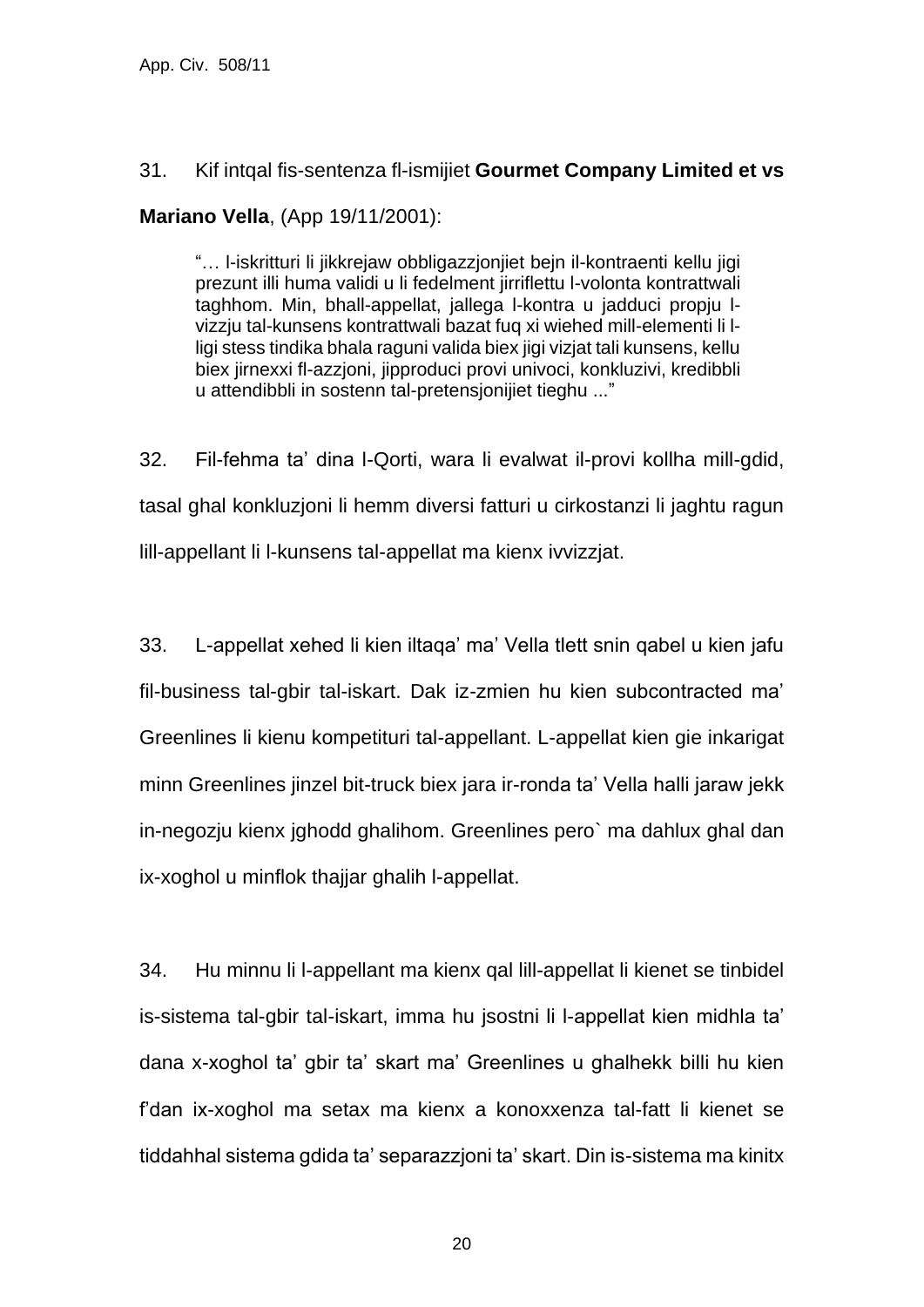se tidhol mil-lum ghal ghada u kienu ilhom jghidu bid-dhul tas-sistema u li kienu qed isiru preparamenti ghaliha biex tiddahhal. Ghalhekk lappellat, li kien f'dana ix-xoghol partikolari, u mhux semplici xufier, ma setax ma jkunx jaf jew ma semax biha. L-appellant xehed li meta gie iffirmat il-ftehim in kwistjoni ma kienx ghad hemm data meta kienet ser tidhol din is-sistema u anke meta eventwalment dahlet fis-sehh lanqas ma kienet obbligatorja.

35. Barra minn hekk, il-klawsola V(1) tal-kuntratt iffirmat bejn lappellant u l-appellat tistipula fost ohrajn illi:

"… The entire risk as to the results and performance of the Going Concern and/or of the Assets is assumed by the Purchaser. In this respect, the **Purchaser declares** to have duly examined and inspected the Assets and **to have duly and independently evaluated the commercial prospects of the Going Concern** and to be satisfied with the Assets' present state **and condition and the Going Concern's - financial and business prospects**. (emfazi tal-Qorti)"

36. Din il-klawsola poggiet l-oneru fuq l-appellat illi hu jaghmel evalwazzjoni tal-prospetti kummercjali li jinkludu il-prospetti finanzjarji u ta' negozju potenzjali tal-Going Concern koncernat. Kieku l-appellat verament ghamel il-verifiki indipendenti tieghu, anki jekk ghall-grazzja talargument ma kienx familjari man-negozju, din il-Qorti thoss li kien ragonevolment isir jaf bit-tibdil fis-sistema li kienet imminenti. F'dan il-kaz izda, mhux talli hekk, imma l-appellat kien midhla tas-settur in kwistjoni u allura kien ehfef ghalih li jsir jaf bit-tibdil li kien gej minn persuna li ma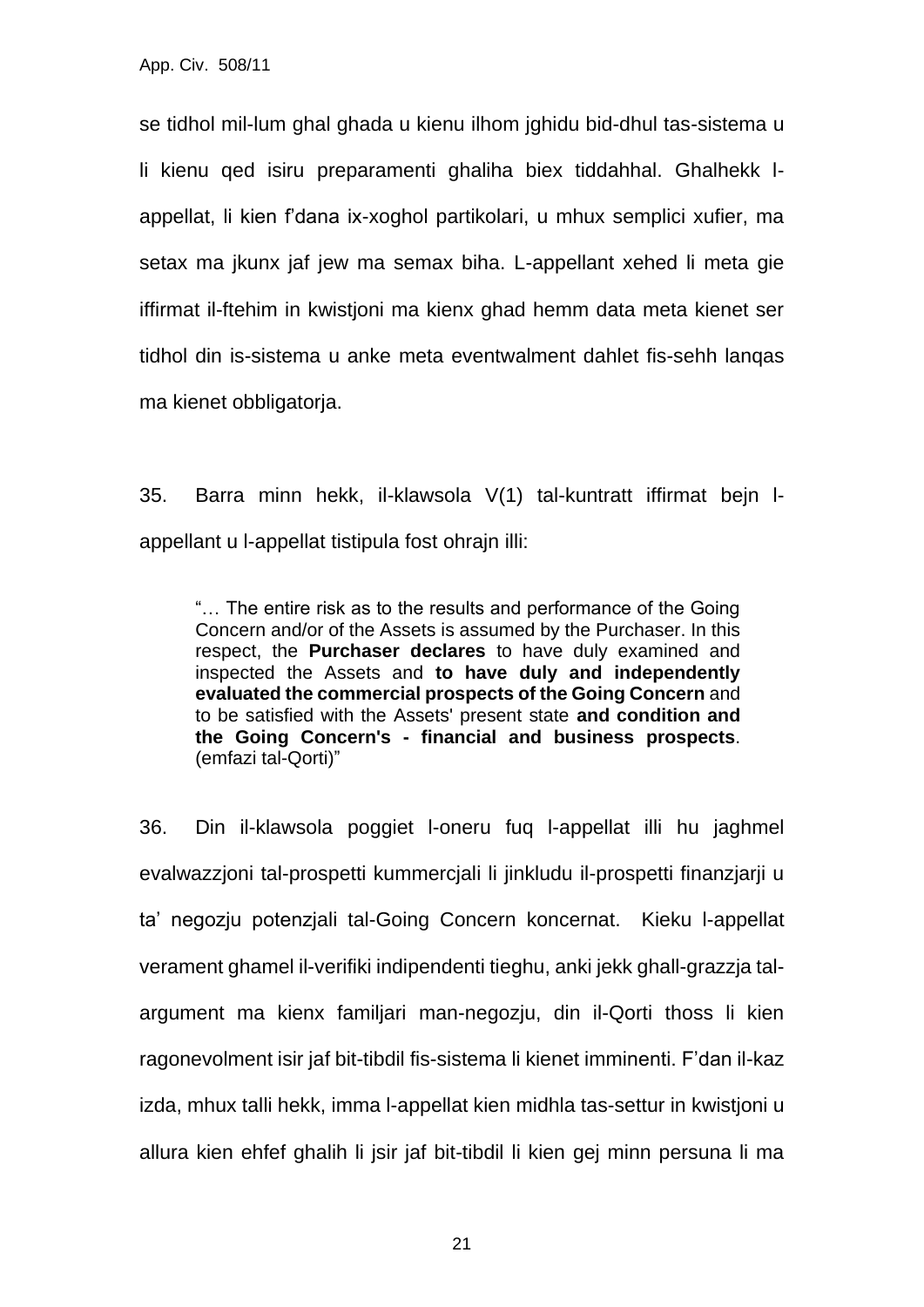kinitx midhla tas-settur ghaliex kellu anki l-kuntatti ta' nies f'dan is-settur (kif jirrizulta mix-xhieda).

37. L-ewwel Qorti qieset li l-bidla fis-sistema tal-iskart kellha impatt kbir fuq in-negozju li xtara l-appellat ghaliex din is-sistema kienet tirrikjedi ferm aktar xoghol, aktar skips, operazzjoni ta' tindif aktar spissi, u rondi aktar frekwenti, izda min-naha l-ohra l-appellant isostni li bis-sistema l-gdida, lappellat seta juza l-istess apparat li xtara u b'iktar hin ta' xoghol kien se jaghmel aktar qliegh ukoll. Ghalhekk skont l-appellant il-bdil fis-sistema kien ser ikun ta' beneficcju u ta' qliegh akbar ghall-appellat u mhux ta' detriment. Kien se jaghmel aktar vjaggi imma jithallas aktar.

38. F'dan il-kaz l-appellat ma kienx se jixtri xi karozza imma kien se jixtri negozju shih. Jirrizulta mill-provi li l-appellat ma xtarax dan innegozju mil-lum ghal ghada imma ghadda certu zmien qabel iddecieda li jaghmel il-ftehim. L-appellant kien ghamel hames gimghat idur fuq irronda tax-xoghol mal-appellant u ra l-volum tax-xoghol li kellu n-negozju li kien se jixtri u l-mezzi li bih kien se jaghmel dak ix-xoghol. F'dak izzmien I-appellant ta lill-appellat il-lista tal-kliienti tieghu u laqqaqhhom mieghu. L-appellant kien imur kull filghodu minn x'hin jibda sakemm jispicca biex l-appellat jidra r-rotta u jsir jaf il-klijenti u gieli kien imur anke missier l-appellat. L-appellant dejjem uza l-istess ingenji li biegh lill-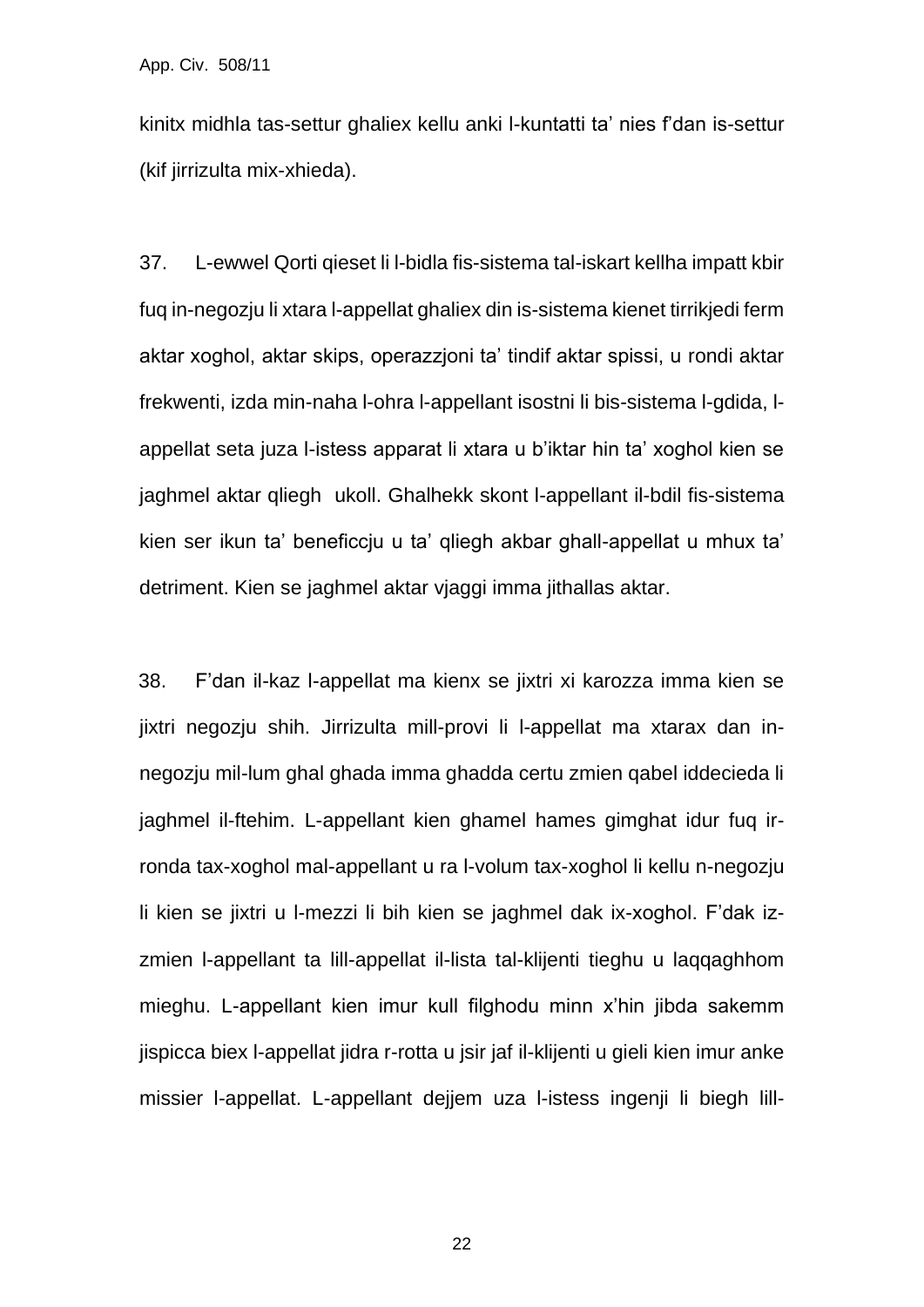appellat u f'dak il-perjodu ma kienx hemm problemi ghax kieku l-appellat kien ighidlu.

39. L-appellant kien ta d-dokumenti lill-appellat ukoll biex jipprova jiehu loan mill-bank biex jixtri n-negozju, imma ma rnexxilux, u l-appellant kien lest li jakkomodah billi tah zmien sentejn biex ihallas u lanqas hadlu depozitu biex ikun jista' jghinu. L-appellant kien qallu li mill-profitt li kien ser jaghmel min-negozju kien ikun jista' jhallsu lura. Fil-fehma tal-Qorti li kieku l-appellant ried iqarraq bl-appellat ma kienx se jaghtih dak iz-zmien kollu la biex jiddeciedi jixtrix in-negozju u anqas biex ihallas lura s-somma miftiehma fuq il-kuntratt u jiehu riskju li ma jithallasx lura tan-negozju li kien ghadu kemm bieghlu. Inoltre l-fatt li l-appellant kien qed jistenna li jithallas lura flusu mill-profitt li l-appellat kien se jaghmel min-negozju, juri li l-appellant kien verament jemmen fil-vjabilita tan-negozju li kien biegh u li kien jiggarantilu l-hlas lura tal-flus li kellu jircievi minghand l-appellat. Altrimenti ma kien se jkollu ebda prospett li jithallas lura.

40. Illi biex id-dolo jirnexxi ma jridx ihalli lill-vittma zmien u hsieb biex jirresisti. (ara **P. Borg Cardona vs E.F.W Limited et**, App 03/12/2010). Fil-kaz in ezami altru milli kellu zmien l-appellat biex jahseb fuq il-pass li kien se jaghmel u jivverifka l-affarijiet. Hu kien jaf in-negozju x'kien; kien gie mgharraf fuq il-volum u l-kwalita` tax-xoghol kemm meta kien ma' Greenlines kif ukoll meta gie mdawwar mill-appellant. Hu kellu wkoll iz-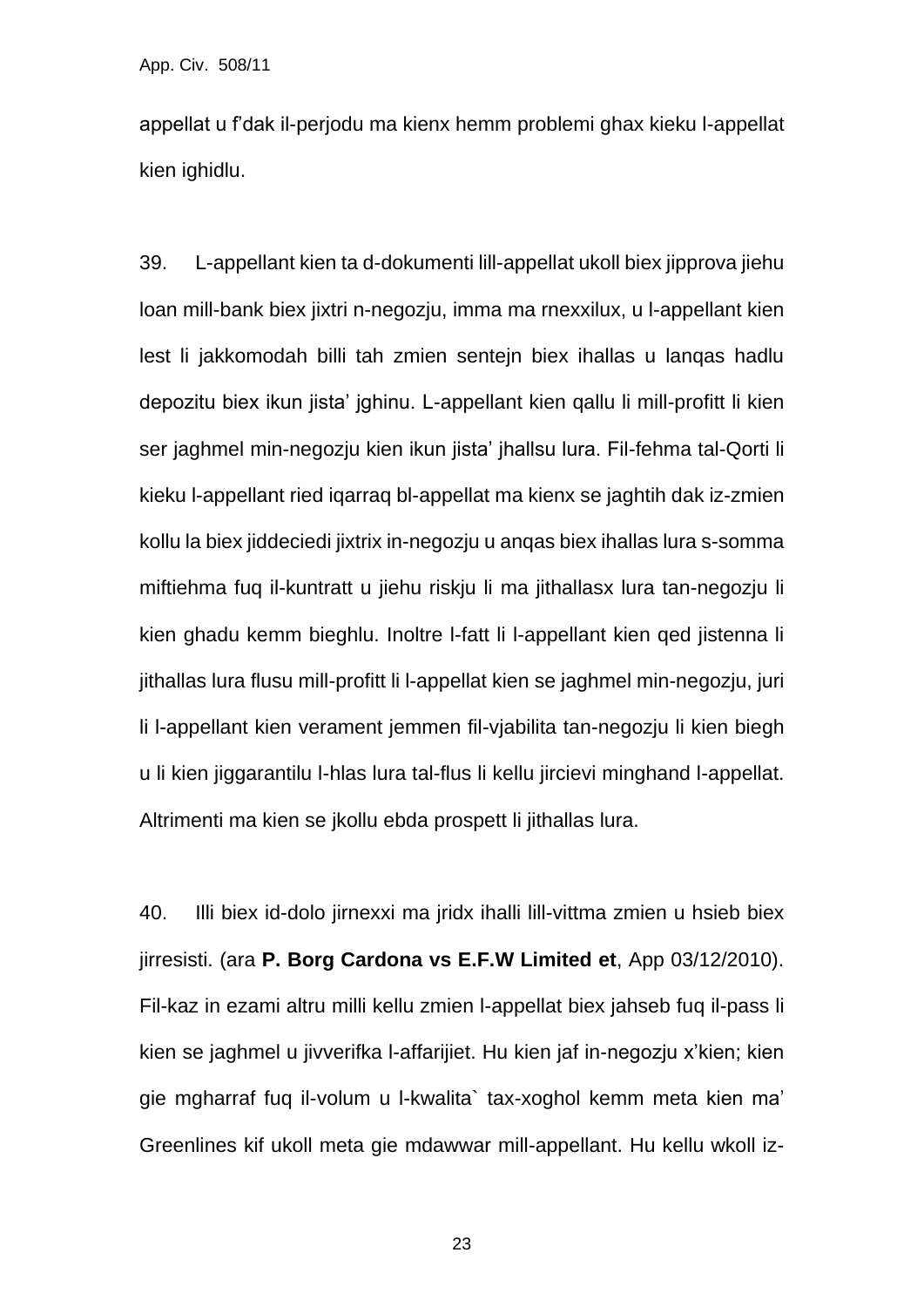zmien biex isib il-finanzjament tan-negozju. Hu kien dejjem assistit minn missieru u xejn ma zammu milli jikkonsulta m'avukat dwar il-ftehim li kien diehel fih, imma jidher li ma hassx li kellu bzonnu.

41. Jirrizulta wkoll mill-provi prodotti li l-appellat dam xi sena u tlett xhur jahdem f'dan in-negozju li xtara u baqa' jaghti servizz mill-1 ta' Gunju 2009 sal-31 ta' Ottubru 2010 u l-ilmenti tal-appellat f'dak iz-zmien ma kinux dwar is-sistema tar-recycling imma dwar il-vetturi u l-iskips. Fil-fatt xehdu xi sidien tal-lukandi li qalu li f'dan il-perjodu s-servizz baqa' mhux interrott u meta l-appellat twaqqaf mill-kuntratt kien ghaliex, kif xehed Deguara, direttur tal-Panorama Hotel, is-servizz li kien qed jaghti lappellat ma kienx tajjeb. L-appellant kellu ilmenti li l-appellat ma kienx qed imurilhom kuljum jew imurilhom tard u anke halla xi skips warajh.

42. Jigi rilevat li kien biss wara sentejn minn meta gie ffirmat il-kuntratt li l-appellat mexa b'dina l-kawza biex ixolji l-kuntratt. Il-kuntratt kien gie ffirmat fit-28 ta' Mejju 2009. L-appellant kien baghat ittra ufficjali lillappellat biex ihallas skond il-kuntratt fis-27 ta' Jannar 2011 u l-appellat ma hallasx u minflok fetah dina l-kawza fl-24 ta' Mejju 2011 biex ihassar il-kuntratt.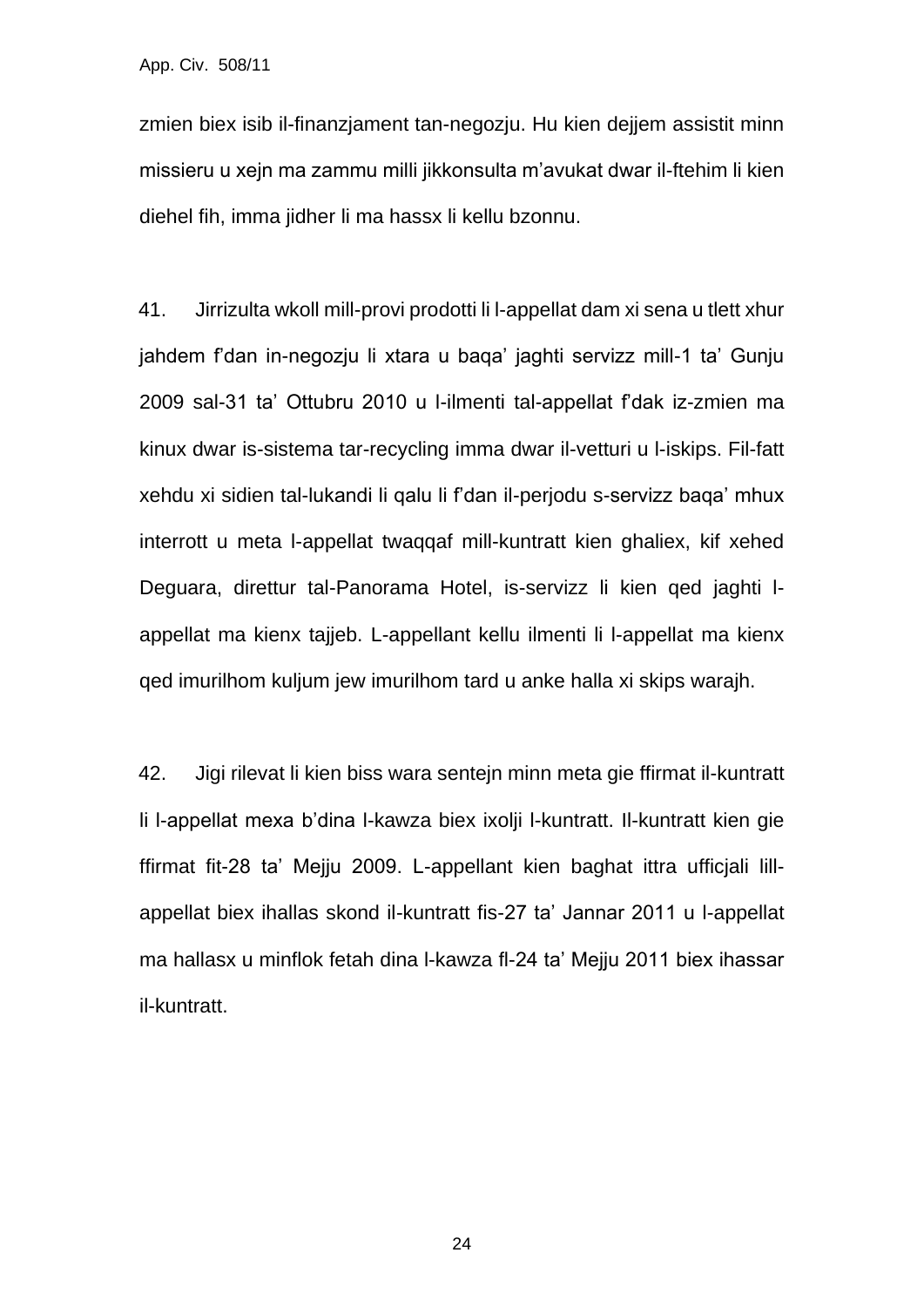43. Ghalhekk fil-fehma tal-Qorti meta tqis ic-cirkostanzi u l-fatti ta' kif zvolgew in-negozjati ghandu jirrizulta li l-kunsens tal-appellat ma kienx ivvizzjat.

## 44. Fil-kawza **Anthony Piscopo v. Charles Filletti et**, (PA

16/06/2003), gie ritenut li ma jistax jigi allegat ingann meta l-fatti kienu

facilment accertabbli:

"Dan ma jistax hlief ifisser illi mhux kwalsiasi ingann ta' kontraent wiehed ghad-dannu tal-iehor jammonta ghad-dolo rikjest mil-ligi;

"Jidher bil-wisq car minn dak ammess mill-istess attur illi hu irpoza l-fiducja tieghu fil-konvenut venditur. Jidher daqstant iehor pero car illi l-attur, kif gja muri fuq, ma agixxiex b'mod prudenti. Ghallkuntrarju, sorprendentement ikkomporta ruhu b'leggerezza ghamja. Multo magis, imbaghad, meta l-fatti kienu facilment accertabbli, kif hekk skopra tardivament wara l-akkwist;

"Ikun tassew facli f'kazijiet konsimili kieku kellu jigi accettat illi bliskuza tal-allegata mala fede da parte ta' wiehed mill-kontraenti, ilkontraent l-iehor japprofitta ruhu biex jezimi ruhu mill-obbligu li ma jirrispettax il-pattijiet jew biex ihassar u jannulla ftehim konkjuz;"

45. F'dan il-kaz l-appellat bhala midhla fix-xoghol ta' gbir ta' skart ma setax ma kienx jaf jew sema' dwar id-dhul imminenti ta' sistema gdida ta'gbir ta' skart li kien propjament il-linja ta' xoghol tieghu. Dawn kienu fatti li kienu facilment accertabbli. Din il-fehma hija konfortata bilkonsiderazzjonijiet l-ohra hawn fuq maghmula

Ghalhekk dana l-aggravju qed jigi milqugh.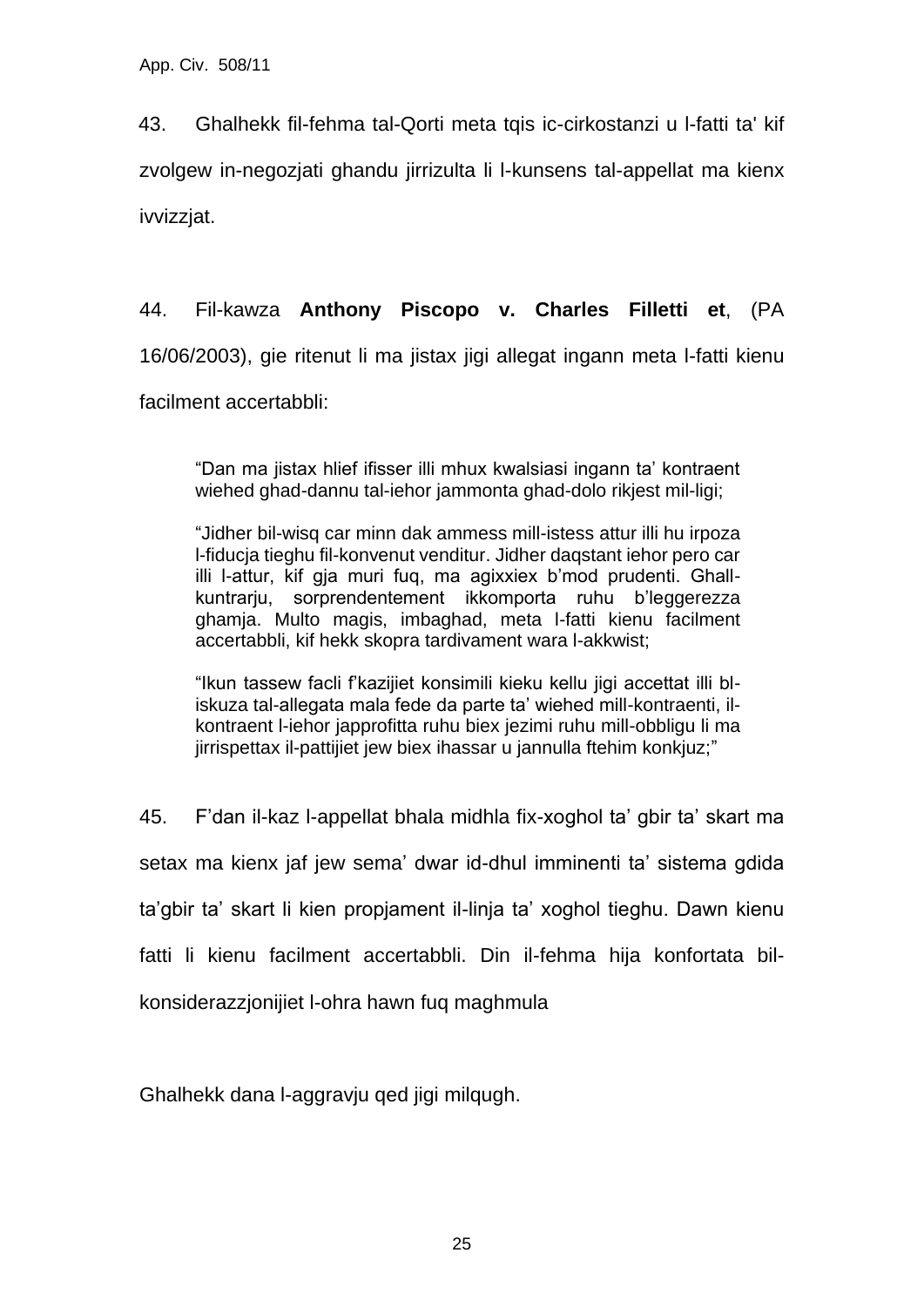#### **It-tieni aggravju – skips u scammels outdated**

46. L-appellant ssottometta li l-iskips u l-iscammels li gew mixtrija millappellat huma l-istess ingenji li l-appellat kien uza u spezzjona matul ilhames gimghat li ghamel idur mal-appellanti qabel iffirma l-ftehim. Ghalhekk hu kien jaf bl-istat li fih kienu jinsabu l-ingenji. Kif jirrizulta millklawsola V(1) tal-ftehim, l-appellat xtara l-ingenji tale quale u kien spezzjona l-assi u kien kuntent bl-avvjament. L-appellat zmien wara lftehim rega xtara makkinarju iehor minghandu u ma hallsux. Dwar l-iskips l-appellant ighid li l-allegazzjoni tal-appellat li parti minnhom kienu ta' terzi tinsab biss fl-affidavit tieghu u hu ma gab ebda prova konkreta biex jissostanza dak allegat minnu.

47. L-ewwel Qorti ddecidiet li l-ingenji illi gew mibjugha lill-attur, ma kienux kapaci illi jwettqu l-iskop 'l ghalih kienu nbieghu, u li Vella kien jaf sewwa bil-kondizzjoni mweghra ta' dawn l-ingenji kif kien jaf ukoll blilmenti li l-awtoritajiet kienu ghamlu dwarhom. Dik il-Qorti fehmet li Vella ried jehles minn dawk l-ingenji.

48. Illi kwistjoni principali li kellha tiddeciedi l-Ewwel Qorti kienet jekk ilkunsens tal-attur kienx ivvizzjat meta ffirma l-iskrittura tat-28 ta' Mejju 2009. Ir-raguni ewlenija li fuqha l-ewwel Qorti sabet li l-kunsens kien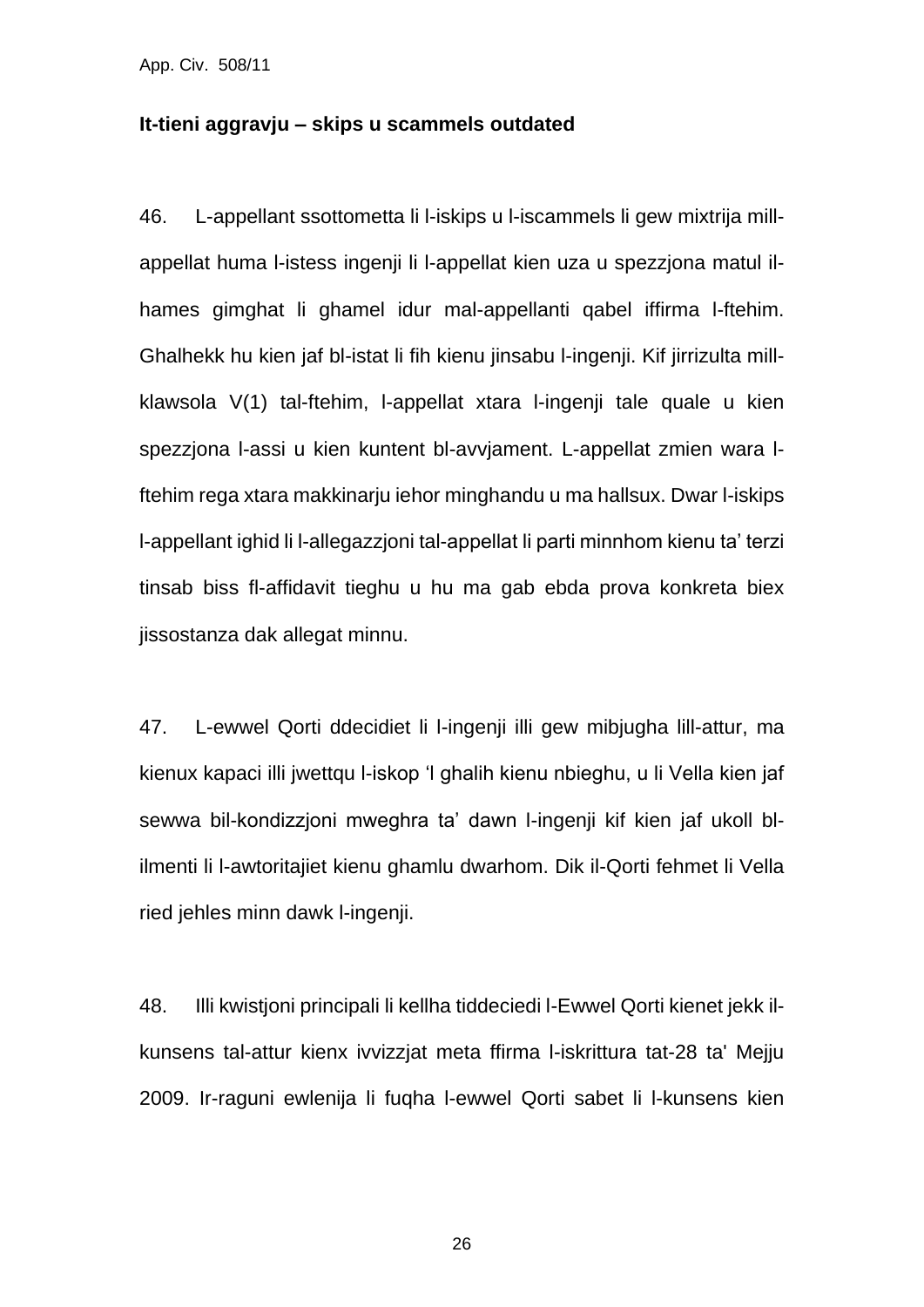ivvizzjat kienet li l-appellant ma kienx infurmah bid-dhul imminenti fl-

operazzjoni tas-sistema tas-separazzjoni tal-iskart.

49. Dwar ingenji u skips kien hemm provvdut fl-artikolu V(1) tal ftehim

li dawn kienu qed jinbieghu tale quale.

### 50. Il-klawsola V(1) tghid hekk:

"The Assets are being sold in their present state and condition or 'tale quale' without any warranties, express or implied, or conditions including, but not limited to, warranties as to latent defects, warranties of merchantable quality, satisfactory quality, merchantability or fitness for a particular purpose, or those arising by Law, statute, usage of trade, course dealing or otherwise. The entire risk as to the results and performance of the Going Concern and/or of the Assets is assumed by the Purchaser. In this respect, the Purchaser declares to have duly examined and inspected the Assets and to have duly and independently evaluated the commercial prospects of the Going Concern and to be satisfied with the Assets' present state and condition and the Going Concern's financial and business prospects"

51. Jirrizulta mill-provi li l-appellant ghamel xi hames gimghat idur malappellant fuq ir-ronda tax-xoghol u ghalhekk kellu zmien bizzejjed biex jispezzjona u jara l-istat taghhom u jekk kienux jahdmu sew jew le. Lappellant ighid li anke missier l-appellat kien mar fuq ir-ronda tax-xoghol maghhom u huma kienu sodisfatti ghax kieku ma kinux ser jersqu ghallkuntratt.

52. Dwar l-iskips l-appellat xehed li hu kien ra li dawn kienu mkissrin u kellhom il-hsara imma qaghad fuq il-kelma ta' Vella li kien se jmur tajjeb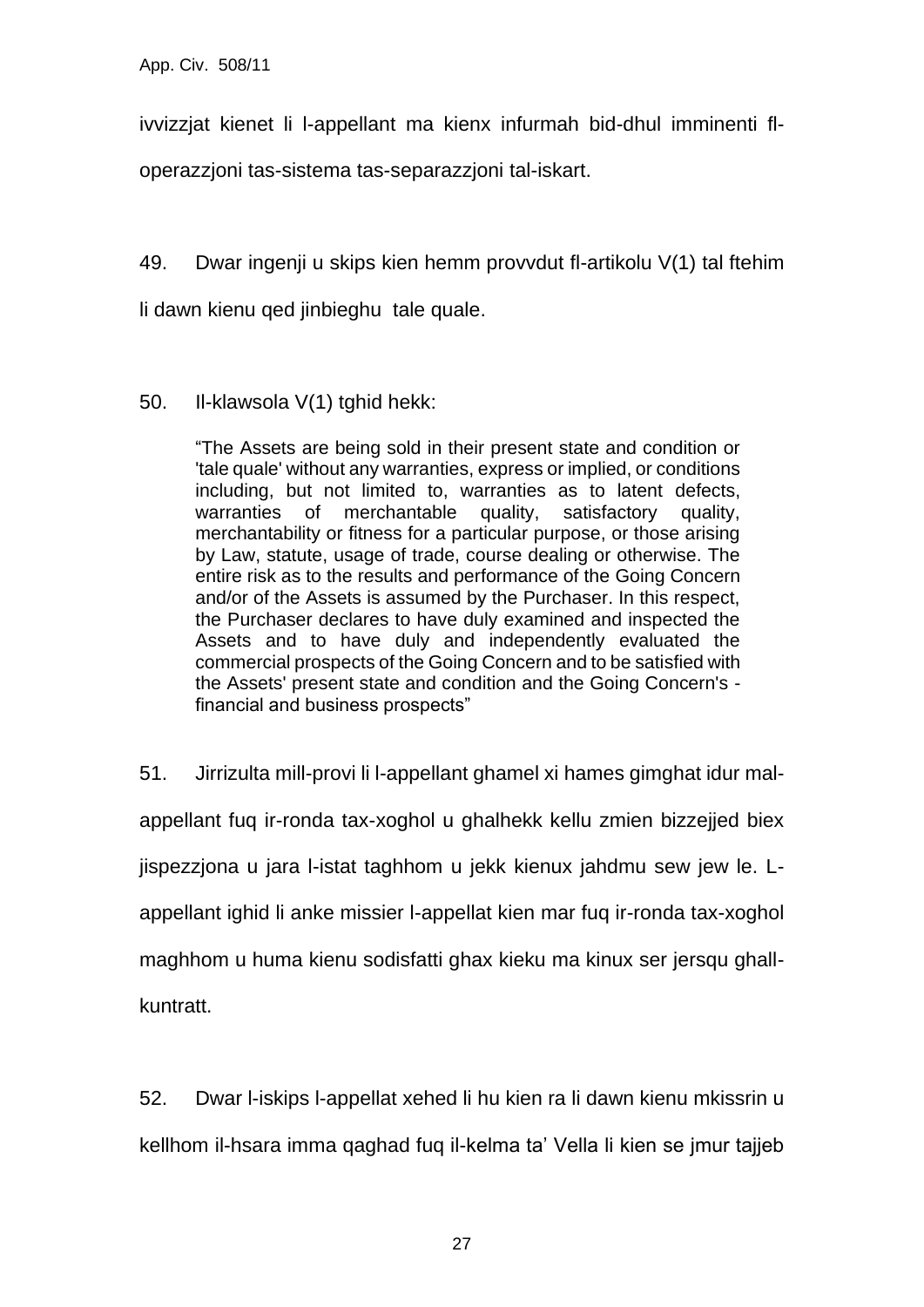fin-negozju. Hu ghamel sena u tlett xhur jahdem bihom. Dwar dawn liskips l-appellat ighid ukoll li certu Zeppu kien hadlu numru ta' skips ghax ippretenda li kienu tieghu u kien dahhal lil Pulizija fil-kwistjoni u anke kellem lill-appellant fuq hekk imma dana ma ghamel xejn. Ghalkemm mhux eskluz li seta kien hemm terz li ppretenda li xi skips kienu tieghu, fil-fehma ta' dina l-Qorti, l-appellat ma ressaq ebda prova ohra jew xhieda jew almenu rapport tal-pulizija biex jissotanza dak allegat minnu. Lanqas ma kien car fix-xhieda tieghu dwar kemm fil-fatt naqsulu skips. Fil-fehma ta' dina l-Qorti r-raguni principali li wasslet lill-Ewwel Qorti biex tiddeciedi li l-kunsens tal-appellat kien ivvizzjat kienet li l-appellant ma infurmahx bil-bdil fis-sistema, l-fatturi l-ohra kienu sekondarji u ma kinux koperti b'talbiet indipendenti ghal dak premess dwar l-ingenji u t-taghmir in kwistjoni.

53. Ghalhekk anki dan l-aggravju qed jigi michud.

#### **It-tielet aggravju – kunflitt bejn klawsoli**

54. L-ewwel Qorti qieset il-Klawsola V(c) u l-Klawsola V(I) tal-kuntratt datat 28 ta' Mejju 2009 fl-atti tan-Nutar Smith La Rosa u cioe` fejn l-assi gew mibjugha tale quale hija kompletament konfliggenti mal-Klawsola  $V(c)$ .

Klawsola V(c) li: